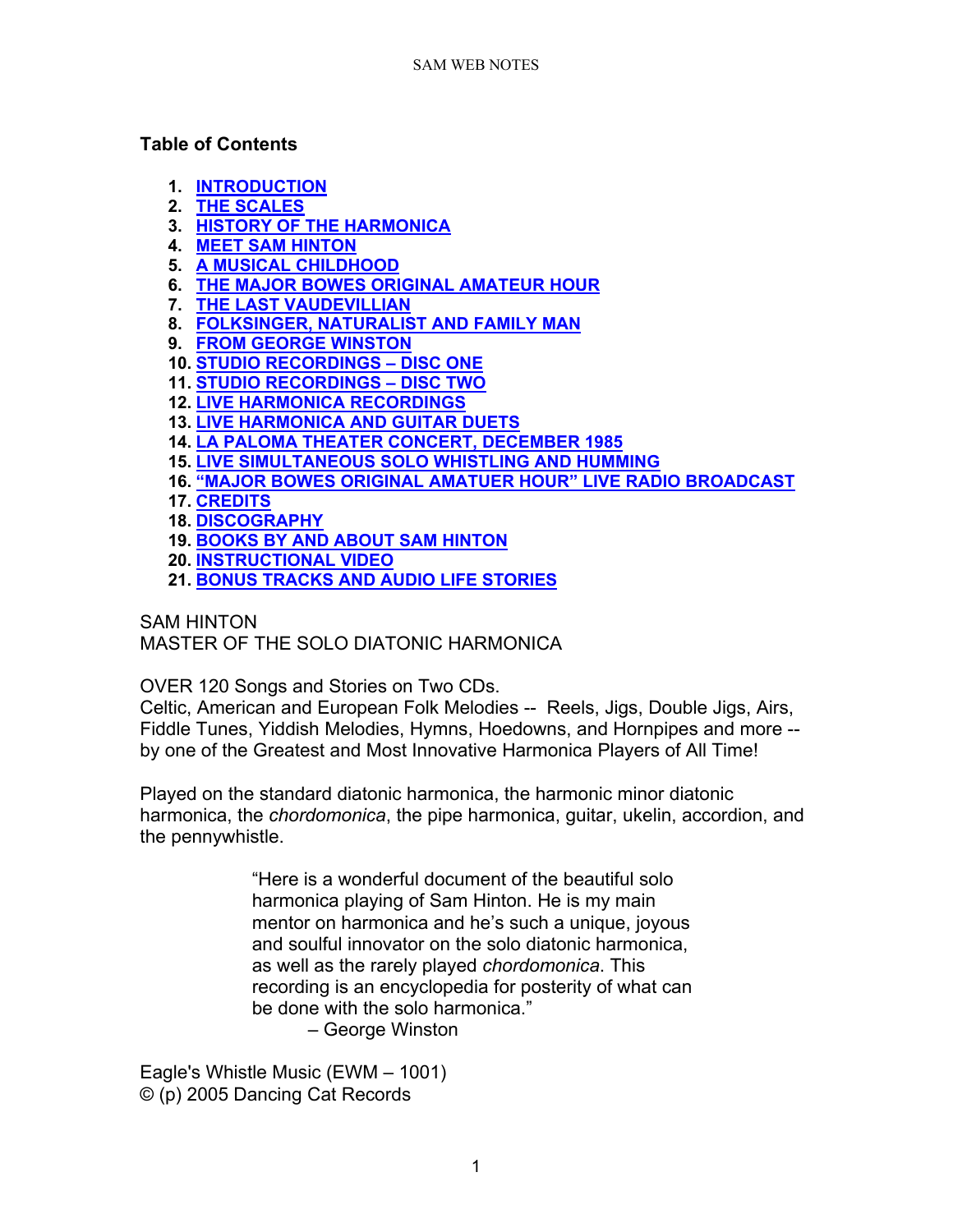All Rights Reserved Unauthorized Duplication Prohibited by Law Made in the USA Produced by George Winston and Adam Miller

#### <span id="page-1-0"></span>**INTRODUCTION**

[Sam Hinton](http://samhinton.org/) is perhaps the greatest solo diatonic, non-blues (first position) harmonica player of all time. A longtime resident of La Jolla, California, Sam is a man of many talents. An accomplished aquariologist, author, calligrapher, educator, folklorist, cartoonist, and illustrator, he is also one of the most respected folksingers in the world, and has recorded some 13 solo albums.

. Yet not many people living outside of southern California have heard of Sam Hinton. And fewer still have ever heard Sam's truly amazing harmonica playing. Of the some 200 songs Sam recorded commercially between 1947 and 1992, only two tracks contain any harmonica playing. Three obscure, long out-of-print 33 1/3 rpm records from the 1962 [National Folk Festival,](https://nationalfolkfestival.com/) the 1963 Newport Folk Festival, and the 1974 San Diego Folk Festival, contain a few live tracks of Sam executing breathtakingly beautiful harmonica and *chordomonica* solos.

Over the course of three decades, Lou Curtiss, the proprietor of [Folk Arts Rare](https://www.folkartsrarerecords.com/)  [Records,](https://www.folkartsrarerecords.com/) has produced a local folk music festival, annually, in San Diego, California. Sam Hinton has performed almost every year since its inception. And in the vaults in the back room of his store, among the thousands of tapes and discs, Lou still has dozens of carefully preserved reel-to-reel tapes of many of Sam's live performances. In May 2000, I spent a week in the vaults of Folk Arts Rare Records, crouching in the shadows of the towering, looming, floor-to-ceiling record shelves stuffed full of irreplaceable tapes, 33s and 78s. There, with a DAT deck balanced on an upside-down waste paper basket, Lou and I transferred all the tapes of Sam concerts.

The stunning harmonica music on this CD set is unlike anything ever recorded by any other harmonica player. Many of the solo harmonica performances on this album were recorded in the studio when Sam Hinton was well into his 80's, after he'd been playing the harmonica for three-quarters of a century. Although the recording quality on some of the live concert tracks leaves something to be desired, I'm sure the listener will agree - the performances are outstanding and singularly unique.

# <span id="page-1-1"></span>**THE SCALES**

Most 21st century listeners are familiar with an African-American diatonic harmonica style called "cross-harp" or "second position." This technique -- where the harmonica is played a fifth interval above the key stamped on the harmonica -- is employed universally throughout American Blues, Country, Cajun, and Rock. In the cross-harp technique, a C major diatonic harmonica is used to play a song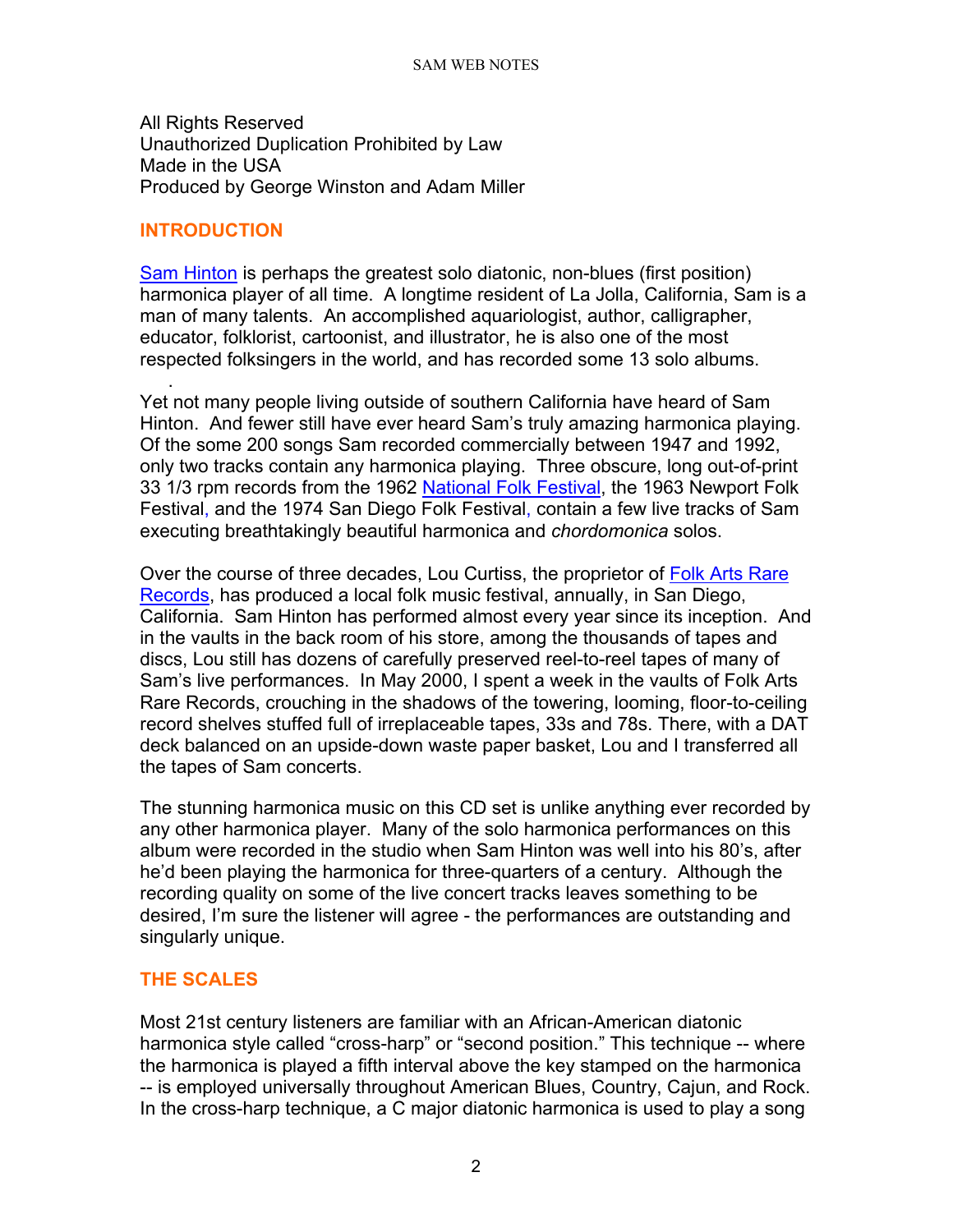in the key of G major. Ironically, the earliest recorded example of cross-harp playing is on a December 1923, Okeh 78 rpm of "Rain Crow Bill" by a white harmonica player named Henry Whitter.

Sam Hinton plays what he calls "square style harmonica," better known as "first position" or "straight harp" -- playing the melody in the key that's stamped on the side of the harmonica. That is to say, a C major diatonic harmonica would be used to play a song in the key of C major.

The major diatonic scale for "straight harp" consists of seven notes which are familiar to most people's ears. To hear the diatonic scale, sit at the piano keyboard, start on the C key and play the next six white keys going up the scale: "do-re-mi-fa-so-la-ti."

To hear the diatonic scale employed for the "cross-harp" style, sit at the piano keyboard, start on the G key and play the next six white keys going up the scale. In this scale, which is known as the ["mixolydian mode,](http://chrisjuergensen.com.hosting.domaindirect.com/modes_4_mixolydian.htm)" the seventh note of the scale is flatted.

The [chromatic scale](http://www.songtrellis.com/soundstor/12tonede.mid) is probably less familiar to non-musicians. To hear the chromatic scale, start on the C key and play the next eleven black *and* white keys going up the scale.

# <span id="page-2-0"></span>**HISTORY OF THE HARMONICA**

The history of the harmonica and the accordion are forever intertwined. Both instruments began being mass-produced in Europe in the mid-1800's. Both instruments belong to the family of *[aerophones](http://www.geidai.ac.jp/%7Eodaka/gcat/english/aerophones.html)* and are sounded by a so-called "free reed" -- a metal tongue that is affixed over a specifically sized aperture in a metal frame and vibrated by air pressure from a bellows or breath. Unlike the "beating reed" of the clarinet, the free reed is made exactly the same width as the hole, so it's free to move back and forth through the hole without being stopped by its edges. The pitch of each free reed is determined by its length and thickness.

The Italian name for the accordion is *fisarmonica* -- a word derived from the Greek words *physa*, which means bellows, and *harmonikos,* which means harmonic. Like the saxophone (which was invented in 1840) the harmonica and accordion are relatively new instruments compared to flutes, violins or brass. Again, like the saxophone, it was not until nearly a century after its invention that a definitive solo style of playing emerged, especially in the hands of African-American virtuosos.

The saxophone found a solo voice in jazz music in the mid-1920's in the playing of [Coleman Hawkins,](http://www.answers.com/topic/coleman-hawkins) whose style was expanded and evolved over the next few decades by such innovators as [Lester Young,](http://www.answers.com/Lester%20Young) [Charlie Parker](http://www.answers.com/topic/charlie-parker) and [John Coltrane.](http://www.answers.com/john%20coltrane)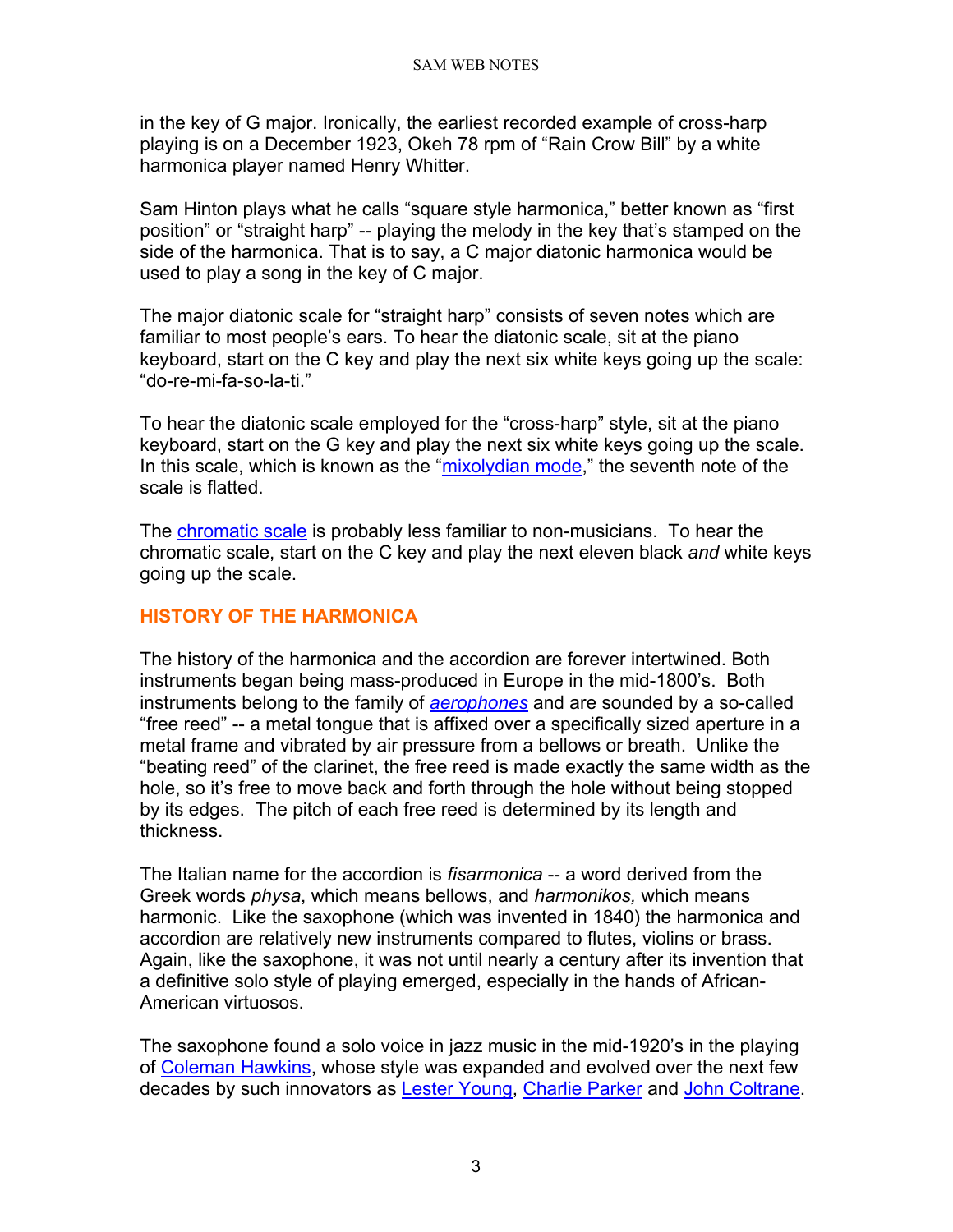Similarly, the harmonica found a solo voice in the same decade, in the hands of such blues and old-time country harmonica virtuosos as [DeFord Bailey](http://www.pbs.org/deford/)**,** Henry Whittier, El Watson, William McCoy, Kyle Wooten, Gwen Foster, Freeman Stowers, George "Bullet" Williams, Palmer McAbee, and Artelius Mistric. A generation later, their innovations were refined and developed by modern blues "cross-harp" masters including [Little Walter Jacobs,](http://www.island.net/%7Eblues/little_w.html) [Sonny Terry,](http://www.alligator.com/artists/bio.cfm?artistid=060) [John Lee](http://www.factmonster.com/ipka/A0780961.html)  [Williamson \(Sonny Boy Williamson l\),](http://www.factmonster.com/ipka/A0780961.html) [Rice Miller \(Sonny Boy Williamson II\),](http://www.sonnyboy.com/) [James Cotton,](http://www.alligator.com/artists/bio.cfm?ArtistID=009) and [Paul Butterfield.](http://www.island.net/%7Eblues/butter.html)

The mouth organ of the Far East, the *sheng* (literally "sublime voice") is the ancient ancestor of the harmonica and the earliest free reed instrument. It probably originated in Southeast Asia around 3000 BC and later spread to China, Korea and Japan. It was first recorded in literature in 1100 BC. Beautifully lacquered *shengs* have been excavated from tombs in China dating back to the 5<sup>th</sup> century BC. By the 6<sup>th</sup> century AD, the *sheng* was being played across Central Asia and as far west as Persia.

\* \* \*

The sheng's sound chamber was originally made out of a gourd. The gourd has since been replaced by a lacquered bowl (made of wood, and more recently metal), from which projects a circular arrangement of 13-36 bamboo pipes. Inside each pipe there is an aperture at the lower end covered by a thin metal tongue - a free reed. The player covers a hole in the side of the bamboo pipe with his finger and blows into the mouthpiece, sounding the same note when blowing or drawing.

Although the *sheng* probably arrived in Europe centuries earlier, it was first mentioned by the French writer [Marin Mersenne](http://www.andrews.edu/%7Ecalkins/math/biograph/biomerse.htm) in 1636. In 1648, a *charivari* played a *sheng* for the amusement of [King Louis XIV.](http://www.royalty.nu/Europe/France/LouisXIV.html) The German violinist, Johann Wilde (the inventor of the nail violin), lived in St. Petersburg from 1741- 1764. During this period, he acquired *die liebliche Chineser Orgel* ("the charming Chinese organ,") and popularized it by playing it for the Russian Court Society. But the importance of the *sheng's* free reed was not fully realized until Father Pére Amiot, a Jesuit Missionary in China and the author the first European volume on Chinese musical instruments, sent several *shengs* to the minister of arts in Paris in 1777.

\* \* \*

The *sheng* received much attention in St. Petersburg. There, the Danish physicist, [Christian Gottlieb Kratzenstein](http://www.ivh.au.dk/kollokvier/susan_splinter_06_05_04.dk.html) (1723-1795) heard Wilde's playing and became fascinated with *sheng*. He believed the free reed could revolutionize the organ. He told a St. Petersburg instrument maker named Kirsnik of his idea for installing free reed stops in small organs. Inspired by Wilde's suggestion, [Kirsnik](http://www.ksanti.net/free-reed/history/birth.html)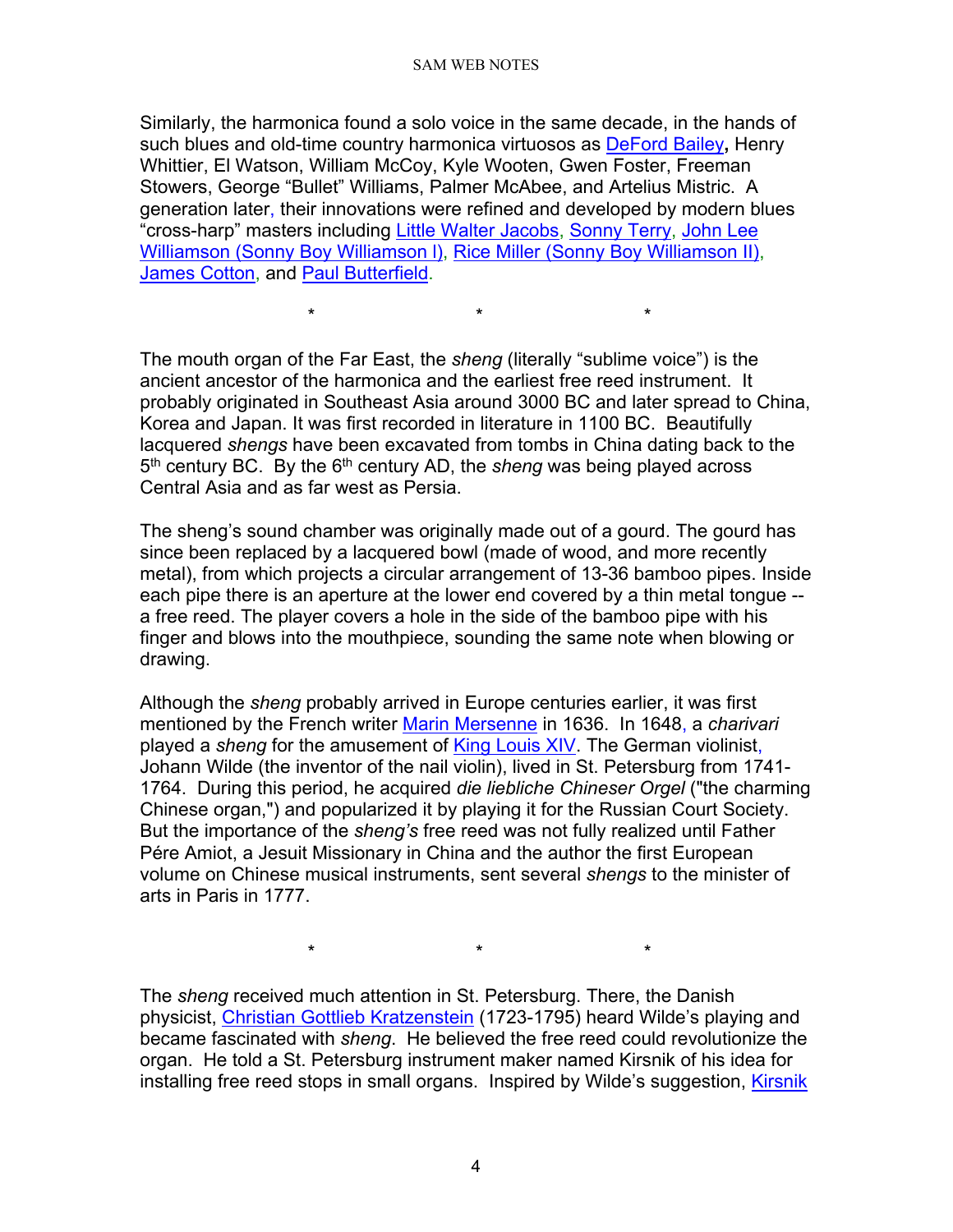built a full-scale organ register of free reeds that was used in the *orchestrion*, an organ designed by George Joseph Volger in 1792.

It's hard to assess to what degree early harmonica and accordion inventors were influenced by existing instruments in which a metal tongue is plucked rather than blown -- specifically consider the Jew's harp (or *guimbarde*) and the African *sansa* or thumb-piano. In 1814 [Eschenbach,](http://www.musicofyesterday.com/DesktopDefault.aspx?tabindex=53&tabid=134&itemid=1875) a Bavarian instrument maker started experimenting with a keyboard version of the plucked reed, but, like other organ makers of his day, ultimately resorted to using a bellows.

The free reed organ came to be known as the "bellows harmonica." Up until this time the word "harmonica" had referred to the [Glass Harmonica](http://www.finkenbeiner.com/gh.html) an instrument invented by [Ben Franklin](http://www.english.udel.edu/lemay/franklin/) and for which Mozart wrote Quintet K.617 in 1791. The Glass Harmonica isn't a harmonica at all, but rather a series of tuned glass bowls rotated on an axle by a treadle and are sounded by touching the rims of the bowls with a moistened finger.

Pipe organ designers eventually abandoned the idea of the free reed, but the principle was successfully employed by smaller keyboard instruments, such as the *Terpodion*, which was built by Joseph Buschmann, a famous instrument builder in Thuringia, Germany in 1816. Five years later, Buschmann's 16-year old son, Christian Freidrich Buschmann registered the first European patent for a single experimental free-reed mouth organ -- the first harmonica --, which he called the *aura* or *mundaeoline*. It was composed of a series of steel free reeds joined together horizontally, in small channels. It offered only blow notes and these were arranged chromatically.

Freidrich Buschmann told his brother that he had created, "…a new instrument that is truly remarkable. In its entirety it measures but four inches in diameter... but gives me twenty-one notes, and all the pianissimos and crescendos one could want without a keyboard, harmonies of six tones, and the ability to hold a note as long as one would wish to."

\* \* \*

In 1822 Freidrich Buschmann added an expanding bellows to a small, portable, diatonic keyboard, with free reeds inside and called it a *handharmonika* or *handaeoline.* Seven years later a Viennese instrument maker named Cyrillus Damian patented a variation of Buschmann's "handaeoline", which he called the "accordion."

Around 1826 a Bohemian instrument maker named [Richter](http://www.patmissin.com/ffaq/q36.html) developed a variation on Buschmann's mouth organ. Richter's design featured ten holes and twenty metal reeds, with separate blow and draw reed plates attached to either side of a cedar comb. Richter's tuning, using the seven-note diatonic scale -- and with the same fifth note of the scale occurring twice: on hole 3 blow and hole 2 draw --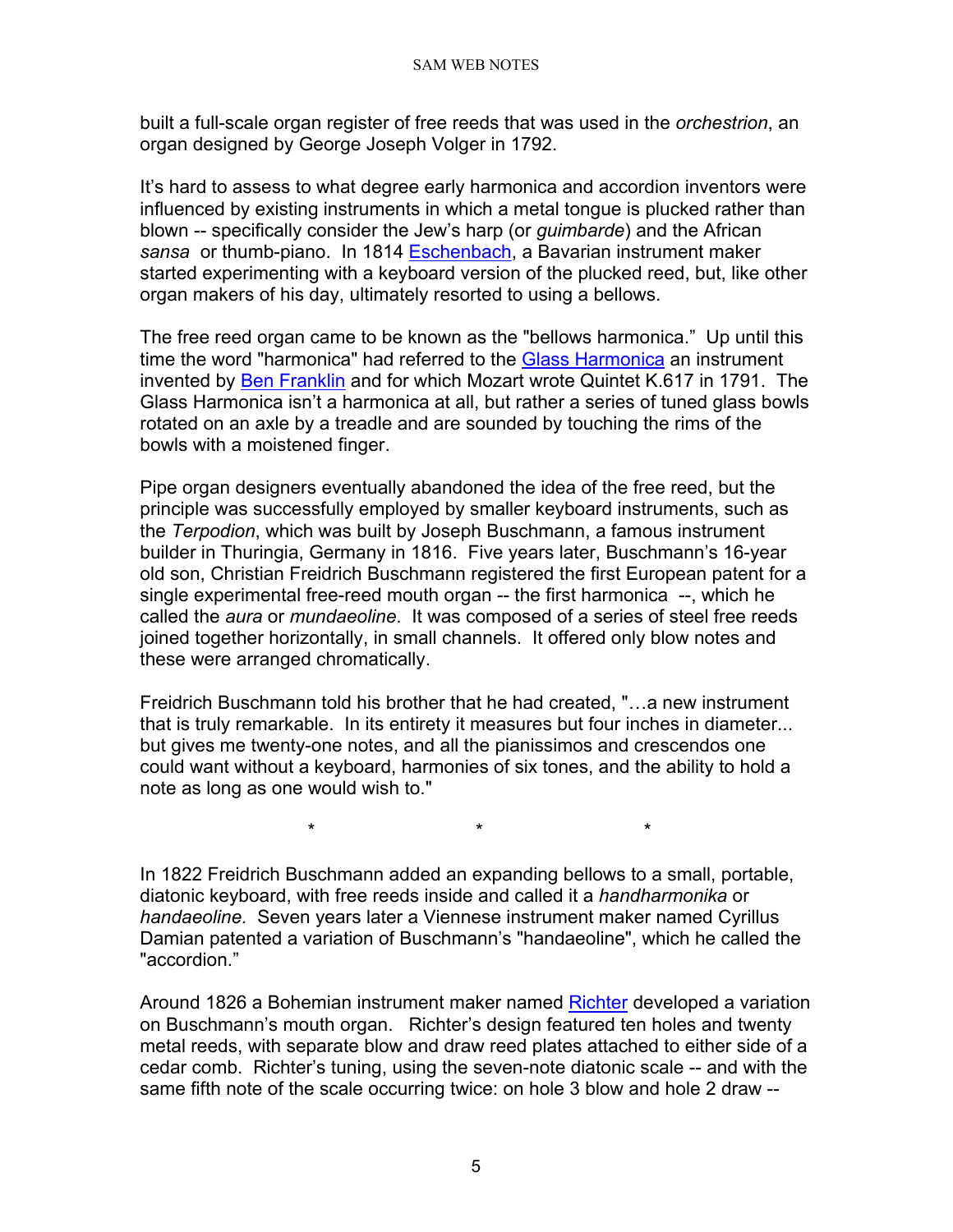became the standard configuration for the modern ten-hole diatonic harmonica and is still in use today. This instrument is capable of playing two chords: a tonic major chord on the blow, and the relative dominant seventh chord on the draw.

Christian Messner, clockmaker in Trossingen, Germany started a business building harmonicas by hand, with his cousin, Christian Weiss in 1827. In the early 1850s a young Trossingen clockmaker named [Matthias Hohner](http://www.hohnerusa.com/ahistory.htm) (1833-1902) visited their factory and took a harmonica lesson from Christian Weiss. In 1857, at the age of 24, [Hohner](http://www.hohnerusa.com/ahistory.htm) ( opened his own harmonica factory and, using Richter's design, managed to produce some 650 instruments in his first year in business. These early harmonicas were made by hand and the combs were carved of wood.

An examination of many of the earliest pre-Hohner harmonicas at the harmonica museum in Trossingen reveal that the reeds were not made from wire hammered flat, but rather from wire rolled flat and then hand cut or filed to achieve the correct shape. The term, "hand hammered reeds" that one often finds printed on old harmonica covers probably refers to the reeds being riveted to the reedplates by hand hammering, rather than the actual hammering of the reed wire, itself.

Hohner introduced the harmonica in Canada in 1857. Distribution in the United States began around 1860. President [Abraham Lincoln](http://www.whitehouse.gov/history/presidents/al16.html) is said to have carried a harmonica in his pocket during the Lincoln-Douglas debates in 1858. During the American Civil War the harmonica was a popular instrument among soldiers on both sides of the Mason-Dixon line. So great was the demand that for nearly a decade Hohner sold his products exclusively to the American market.

\* \* \*

In 1878 a new invention, developed by Julius Berthold made it possible for metal reeds to be stamped out by machines, rather than by hand. By 1887 Hohner was producing more than one million harmonicas each year. Ten years later, production had tripled. By 1911 Hohner was making eight million harmonicas a year, and was the largest manufacturer of accordions in the world.

In the United States in 1923, a Philadelphia philanthropist named Albert Hoxie began organizing harmonica contests and harmonica bands, complete with full marching band uniforms. This resulted in a national harmonica craze. Even Boy Scouts could garner merit badges for achieving proficiency on the harmonica. By the end of the decade, Hohner's harmonica sales reached 25 million, worldwide.

In his book *[Harmonicas, Harps and Heavy Breathers](http://www.howlinwolf.com/articles/kim_field/kim_field.htm)*, Kim Fields succinctly observed, "Less than 200 years after its debut, the harmonica has become transcendent, arguably the most popular instrument in history. It has been to both poles, down the Amazon and to the summit of Mt. Everest. In its most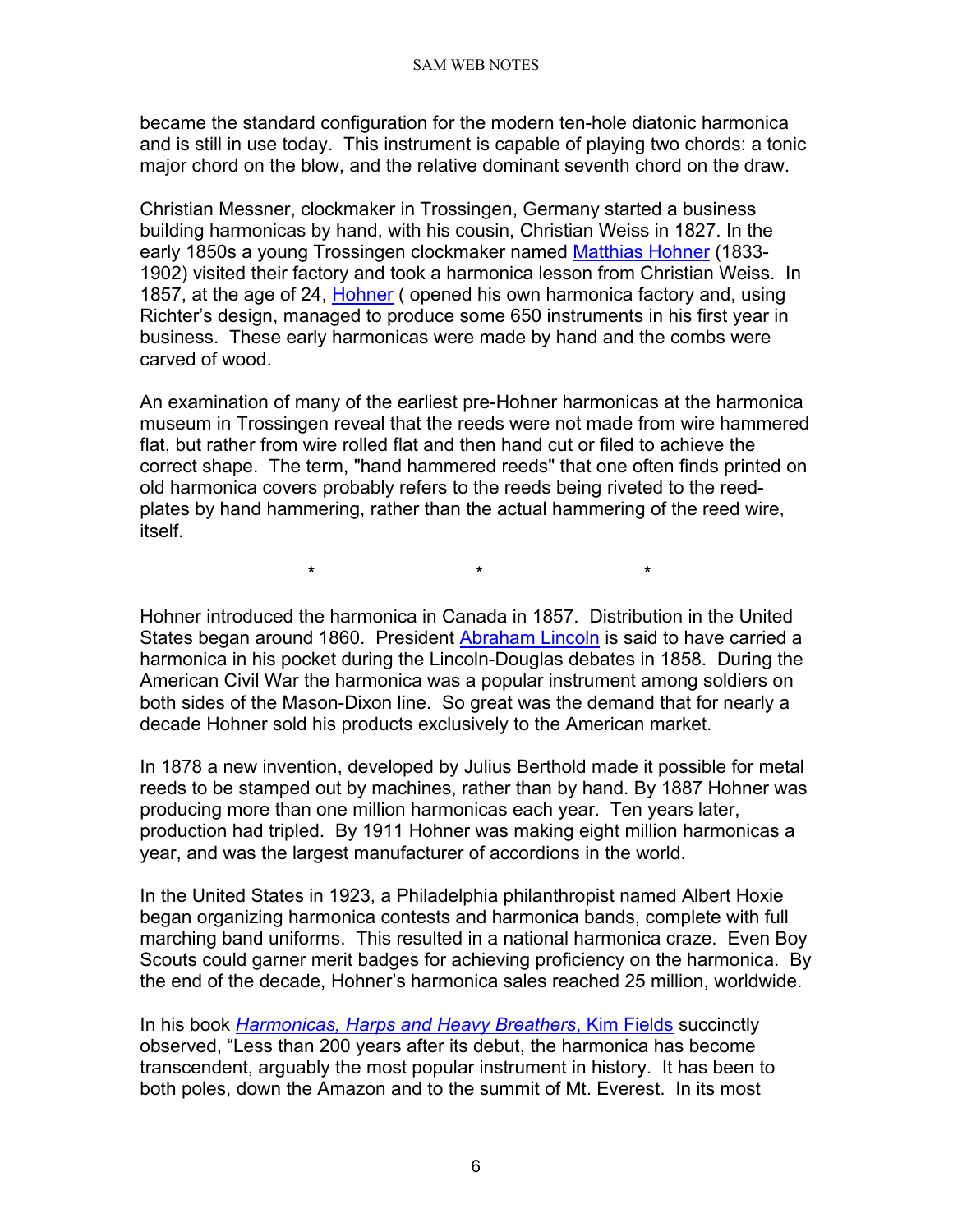spectacular field trip it became the first instrument to serenade us from outer space."

#### <span id="page-6-0"></span>**MEET SAM HINTON**

In the 1920s J.W. Jenkins & Sons Music at 417 South Main Street was a popular music store in downtown Tulsa, Oklahoma. Arlie Cripe, the store manager, stocked a full line of Hohner harmonicas. One day in 1922, Nell Hinton, a local piano and elocution teacher, came into Jenkins Music with her five-year old son, Sam, and bought him a [Hohner "Marine Band" diatonic ten-hole harmonica.](http://www.hohnerusa.com/hdiatonic.htm) Nell loved to tell the story of how little Sam was already playing "Turkey in the Straw" before he was out of the building.

Nell Duffie Hinton (1888–1978) was a gifted pianist who shared her love of music with her children. She could improvise and play by ear, and her repertoire -- which was very eclectic for that time and place -- included, fiddle tunes, folk songs, ragtime, popular and classical music. She was raised in Gatesville, Texas and took piano lessons throughout her childhood. As a teenager, she had wanted to attend music school. Her parents, however, felt that a young "Suthren" lady should go to a finishing school and sent her to [Kidd Key College](http://www.tsha.utexas.edu/handbook/online/articles/view/KK/kbk2.html) in Denton, in northern Texas. At Kidd Key, she was selected to be the state representative piano soloist in Chautaqua, New York.

Sam Duffie Hinton was born in Tulsa, Oklahoma, on March 31 1917, the third of five children born to Nell and her husband Allan F. "Hint" Hinton (1886–1957.) Hint worked as a civil engineer and the family lived in a rented house on Tulsa's North Boston Street. Sam remembers, "We always had a piano in the house when I was growing up, but I never played anything I had to take lessons on."

In 1922, the Hinton family moved to a little yellow house at 512 South Zunis Street in Tulsa. Sam Hinton's childhood ambition was to learn every song he heard. (Today he has over 2,000 songs in his repertoire.) As a boy, the harmonica was his favorite instrument and he carried one with him wherever he went. "I would go to Jenkins Music and buy a new harmonica every month." he remembers. "They cost fifty cents apiece then."

When Sam was six, his teenage brother Allan brought Floyd Bowles, one of the boys in his Scout Troop, to the house. "I remember Allan or somebody got me to play the harmonica for Floyd. Floyd asked me: 'Don't you use your tongue?' And I said, 'What do you mean?' And Floyd demonstrated. Up until this time, I had just been blowing and drawing chords with the melody note on top. I didn't know about tongue blocking." (Tongue blocking is a harmonica technique in which you push your tongue up against the holes in the instrument to cover or "block" all but

\* \* \*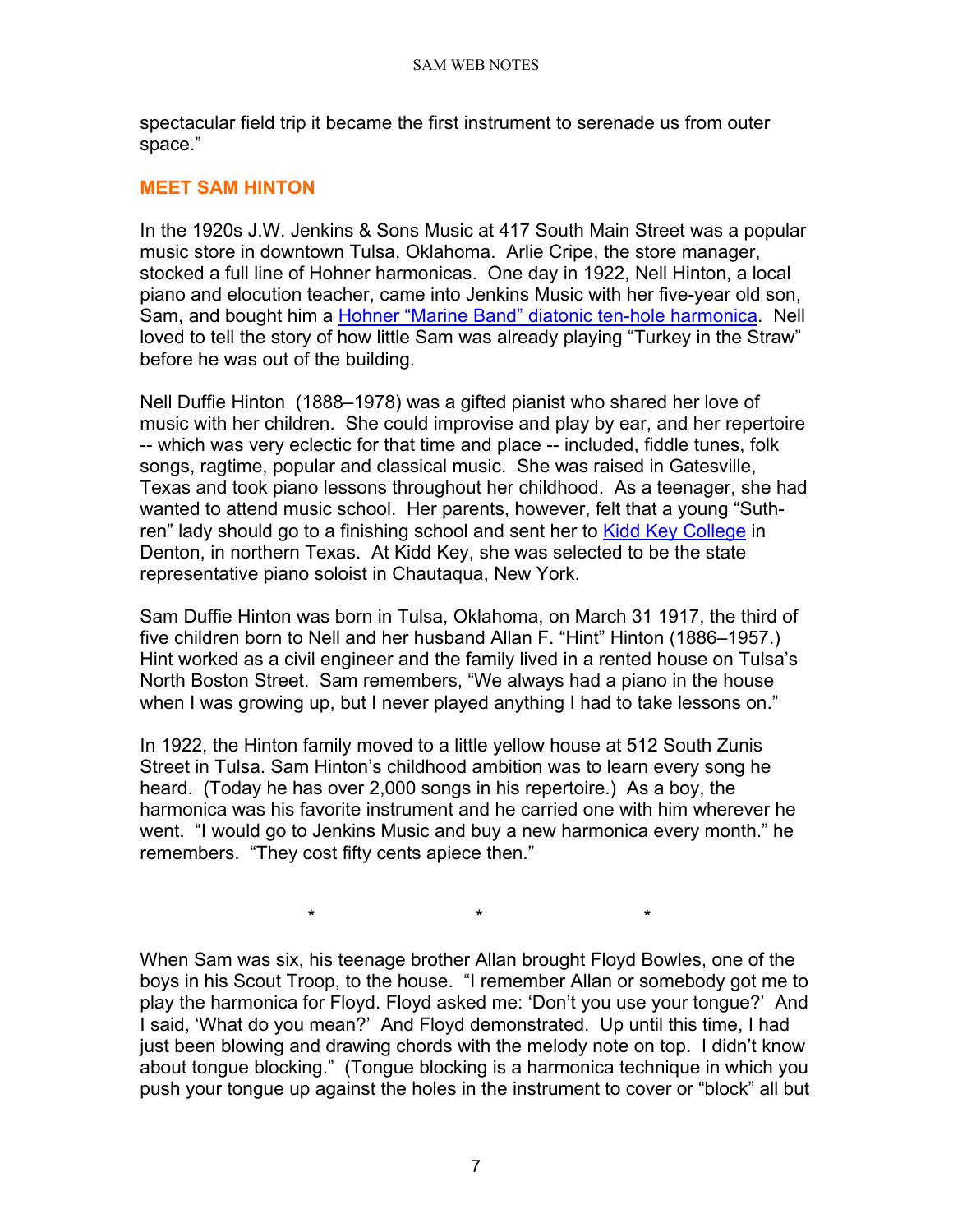the desired note, then, you remove the tongue to sound all of the notes in the chord.)

Sam remembers, "I used to have a recurring dream. I think it lasted just about through high school. I dreamed I could play the harmonica on just about anything including my own finger. I really enjoyed that dream."

In 1925 Sam's maternal grandfather, Matthew "Judge" Duffie (1861–1936) gave him a diatonic push button accordion for his eighth birthday. This instrument was capable of playing more than the two chords available on the ten-hole harmonica. "I fooled around and discovered the sub-dominant chord -- the G [major] chord in the key of D [major] -- on 'Home on the Range,' " says Sam.

While still in elementary school, Sam began performing in public, playing the button accordion, Jew's harp, harmonica and pennywhistle. He joined a local harmonica band at Jenkins Music Store. "They also had a fife and drum corps and I started to learn the fife." remembers Sam. "I was already playing the pennywhistle."

Shortly thereafter, he played his harmonica in a Saturday afternoon amateur contest at the Strand Theater in Tulsa and won three dollars. Although the Strand was in a rough part of town that his parents had forbidden him to visit, they were supportive of his winning the contest. As Sam remembers it, "They congratulated me. And they let me keep the three dollars!"

In the 1920s there was still quite a bit of [Vaudeville](http://english.cla.umn.edu/GraduateProfiles/KSurkan/4403/ville.html) in Tulsa and Sam saw a lot of performers. "I was always entranced by performers and performing," says Sam. "And I was never shy about it. I would do things in public that I really didn't know how to do."

Employing the tongue blocking technique, he would sound and hold the lowest blow-hole note on the instrument with the left hand side of his mouth, while simultaneously playing the blow-hole notes with the right hand side of his mouth until his breath ran out. As Sam explains, "It's what I call a 'bagpipe imitation,' using bugle calls as the melody -- bugles play only part of the scale and those notes are available as blow notes on the diatonic harmonica. Much later I discovered that one note -- the fifth tone in the diatonic scale -- is available as both a blow tone at hole three and a draw tone on hole two *[see diagram],* and I applied that to the fiddle tune, 'Bonaparte's Retreat,' which fiddlers often play with a drone effect on an open string." *(See disc two, tracks 26, 27 and 28, for three different versions of this tune.)*

Sam's interpretation of "Bonaparte's Retreat" features melody, rhythmic chords and Sam's marvelous invention of playing a drone note throughout the parts of the melody (listen for this on the first and third verses). Sam achieves this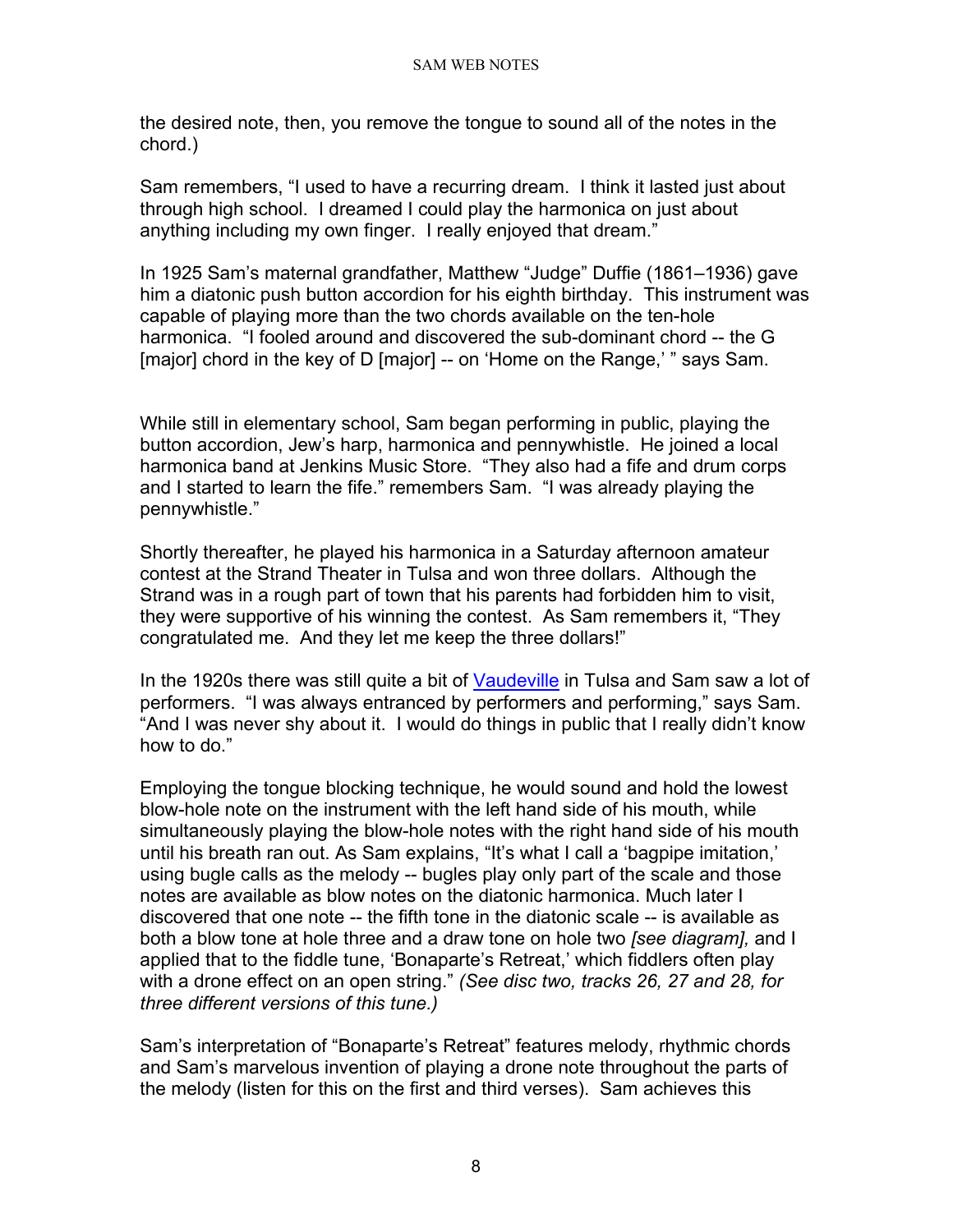technique by blocking the middle holes of the harmonica with his tongue, and playing the fifth note of the key -- the B flat note on an E flat diatonic harmonica - on the low end of the harmonica (on both the hole two blow note and the hole 3 draw note) all while playing the melody on the right side of his mouth. Listen for the rhythmic, pulsing breathing and the beautiful counter melody in the second verse.

# **Chart for the Standard Ten-Hole Diatonic Harmonica in the Key of C Major**

| Hole # | л | ≏ | $\boldsymbol{\Lambda}$ | Ð | 6 | О | 9       |  |
|--------|---|---|------------------------|---|---|---|---------|--|
| blow   | ب | G | ⌒<br>ٮ                 |   | G |   | ⌒<br>п. |  |
| draw   |   | D |                        |   |   |   |         |  |

For his twelfth birthday, his older sister, Mary Jo (1909-1983), gave Sam a copy of *American Songbag*, [Carl Sandburg's](http://www.kirjasto.sci.fi/sandburg.htm) then new collection of American folksongs. "When I read *American Songbag*," says Sam, "that was when I first realized that what I did was 'folk' music."

# <span id="page-8-0"></span>**A MUSICAL CHILDHOOD**

A few months later, Sam's family moved further south to Crockett, a small town in east Texas. This area was rich in wildlife, the study of which, along with folk music, has been the dominant force in Sam's life. In Crockett, Sam heard music from the traditions of the Cajun French, the American West, the Anglo-Celtic mountain tradition of the Ozarks, and the black and white cultures of the American South. Sam befriended local black sharecroppers along Crockett's Hurricane Bayou and collected a number of African-American folksongs that became staples in his performance repertoire.

Sam wasn't exposed to many harmonica players in Tulsa or Crockett. Consequently, he developed his own original harmonica style, influenced by his mother's piano playing and the music of the diatonic accordion -- incorporating bass notes, chords and syncopation into his diatonic harmonica arrangements.

During summer vacations, Sam worked for the traveling carnivals and circuses that came through Crockett. Sam loved to help feed and carry water for the animals. And one can hear the echoes of the circus calliopes in Sam's harmonica playing -- especially on the pipe harmonica, which was invented by his friend, the late Ted Folsom. *(See "The Glendy Burke" on disc one, track 28; "Farewell to Whiskey" on disc one, track 29; "Some Folks Do" on disc one, track 31; and "Merry-Go-Round-Medley" on disc two, track 8.)*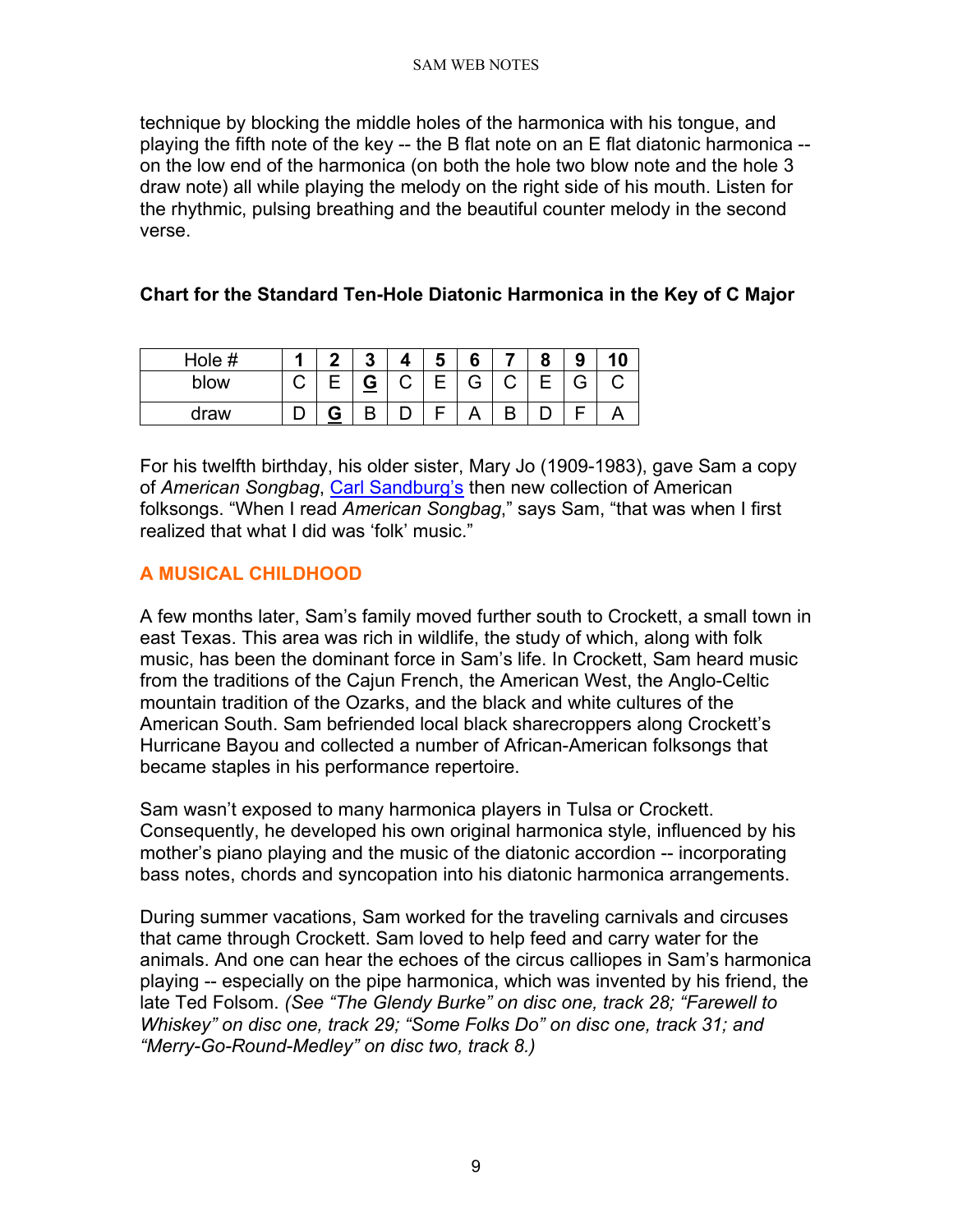In Crockett, Sam and his younger sisters, Nell (1919–1991) and Ann (1923-), sang in the local Methodist Church choir. "We went to both Sunday morning service and Sunday evening service," says Sam. "I liked the evening services better -- they sang mostly lighter things, gospel songs." *(See "Medley of Three Gospel Songs" on disc one, track 60.)*

Sam continued to perform at PTA meetings, church parties and dances, and to develop his harmonica and accordion styles. In 1934, at the age of 17, he graduated from Crockett High School. The following year he enrolled in Texas A&M College in College Station, Texas, majoring in Zoology. At the end of his freshman year, Rollins Colquitt, one of his dormitory roommates lent him an old six-string guitar.

Not unlike his unique harmonica style, Sam developed a highly original style of guitar picking as a result of his lack of exposure. "I had hardly heard any guitar players in Tulsa or Crockett," says Sam. "I went into a music store in Houston. I was lucky they gave me a book on fingerpicking. I'd be a flatpicker if I'd gotten the other kind of book!"

Sam lightly fingerpicks the guitar strings with his fingertips, while achieving a backbeat strum with the back of the nail of his middle finger. He uses few barré chords, favoring the open strings and the same kind of moving bass lines that populate his harmonica arrangements. *(See "Downfall of Paris" on disc two, track 38.)* His syncopated guitar style is immediately recognizable as his own. He mainly plays in the major keys of C, G, D, A and E; as well A minor, E minor, D minor. Sam uses a guitar capo to play in other keys.

According to Sam: "My mother loved to play ragtime, one of my favorite pieces was [Scott Joplin's 'Maple Leaf Rag.](http://music.minnesota.publicradio.org/features/9905_ragtime/index.shtml) It gave me the feeling, I think, for syncopation, but I didn't know that at the time. I think what I sensed in ragtime was that the left hand was doing a pretty steady beat, and the right hand was playing a lot of offbeat things. And I think that carried over into my voice as one part and the guitar as another, doing some offbeat things with one or the other."

Therein lies the essence of the musical duality of Sam Hinton, the solo performer: Sam, the accompanist, is always doing something a little different and complementary to what Sam, the performer, is doing. Whether he's accompanying his voice or harmonica with the guitar, or whistling and humming two parts simultaneously -- these two musical voices find a syncopated and joyful duet. And the fingerprint of this musical duality is consistent throughout his harmonica arrangements; the left side of his mouth is playing an accompaniment that is reminiscent of his guitar bass lines, while the right side of his mouth is playing the melody. (Sometimes there is even an audible *third* element in Sam's playing, such as a rhythm chord along with the melody and bass notes in his harmonica playing, or a bass line with the rhythm chords on the guitar when Sam is accompanying his harmonica.)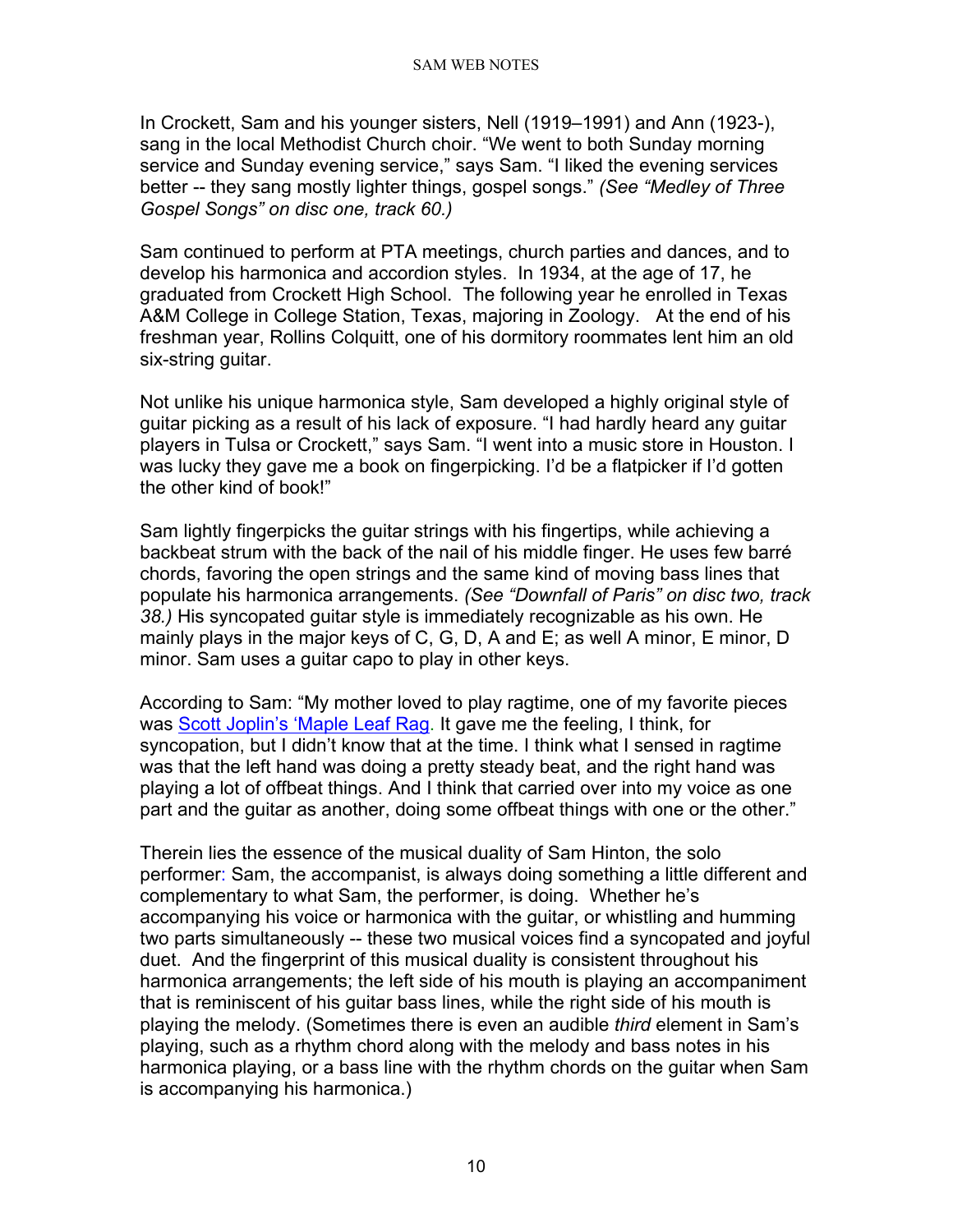Sam worked his way through college as a musician, sign-painter, calligrapher, scientific illustrator, and supplier of snake venom "By that time I had quite a repertoire of songs. I used to accompany myself on the two-key push button accordion, but that was limiting because I couldn't play minor pieces. So the guitar came as great liberator. I seemed to have developed a reputation for knowing a lot of songs. At the beginning of my second year at A&M I was invited by Professor J. Frank Dobie to give a program of East Texas folk songs at the University of Texas in for the [Texas Folklore Society.](http://www.texasfolkloresociety.org/) I've dated my professional folk singing career from that date."

"When I was at Texas A&M," Sam remembers, "I met a fellow who told me that once he'd been to a carnival and he saw a guy play a harmonica without using his hands, by sticking one end in his mouth – like a cigar. And I said, 'I don't believe it! Like this?' And I tried it, and it worked." This technique allows Sam to play a harmonica solo without using a harmonica rack, while accompanying himself on the guitar. *(See disc two, tracks 31-39.)*

\* \* \*

Sam explains, "To do this, I use the tongue blocking technique and move the harmonica around with my cheek muscles. I'd already learned to do a bass note and a chord -- the bass note on the left-hand side of the mouth -- while blocking the holes in the middle. Then I'd lift the tongue to get the chord in the middle, meanwhile playing the melody on the higher notes out of the right side of my mouth. It was pianist [George Winston](http://www.georgewinston.com/) who, many years later, first told me that this was a 'stride bass' technique*.*" Although other harmonica virtuosos, most notably DeFord Bailey, had played melody and rhythm chords, Sam was the first to create a technique that offered simultaneous melody, rhythm and alternating bass, as well. *(See "Ach, Du Lieber Augustin" on disc two, track 4; "Haste to the Wedding" on disc two, track 14; and "Simple Gifts" on disc two, track 43.)*

# <span id="page-10-0"></span>**THE MAJOR BOWES ORIGINAL AMATEUR HOUR**

In 1936, having completed his second year at Texas A&M, Sam hitchhiked north to join his family, who had recently relocated to Riverdale, Maryland, seven miles from Washington, DC. There had been a terrible automobile accident that had killed both Sam's bother Allan and Allan's young wife, Hattie Belle. Sam's mother had been in the car and the collision left her partially disabled for the rest of her life.

In Riverdale, Sam was reunited with his sisters Nell and Ann. There they formed The Texas Trio and began performing for tips in some of the F street saloons. Sam played guitar and they worked out a three-part harmony, singing both popular and folk songs. Sam remembers, "Dad was with us. I was 19, Nell was 17 and Ann was about 13." Sam's father championed his musical children and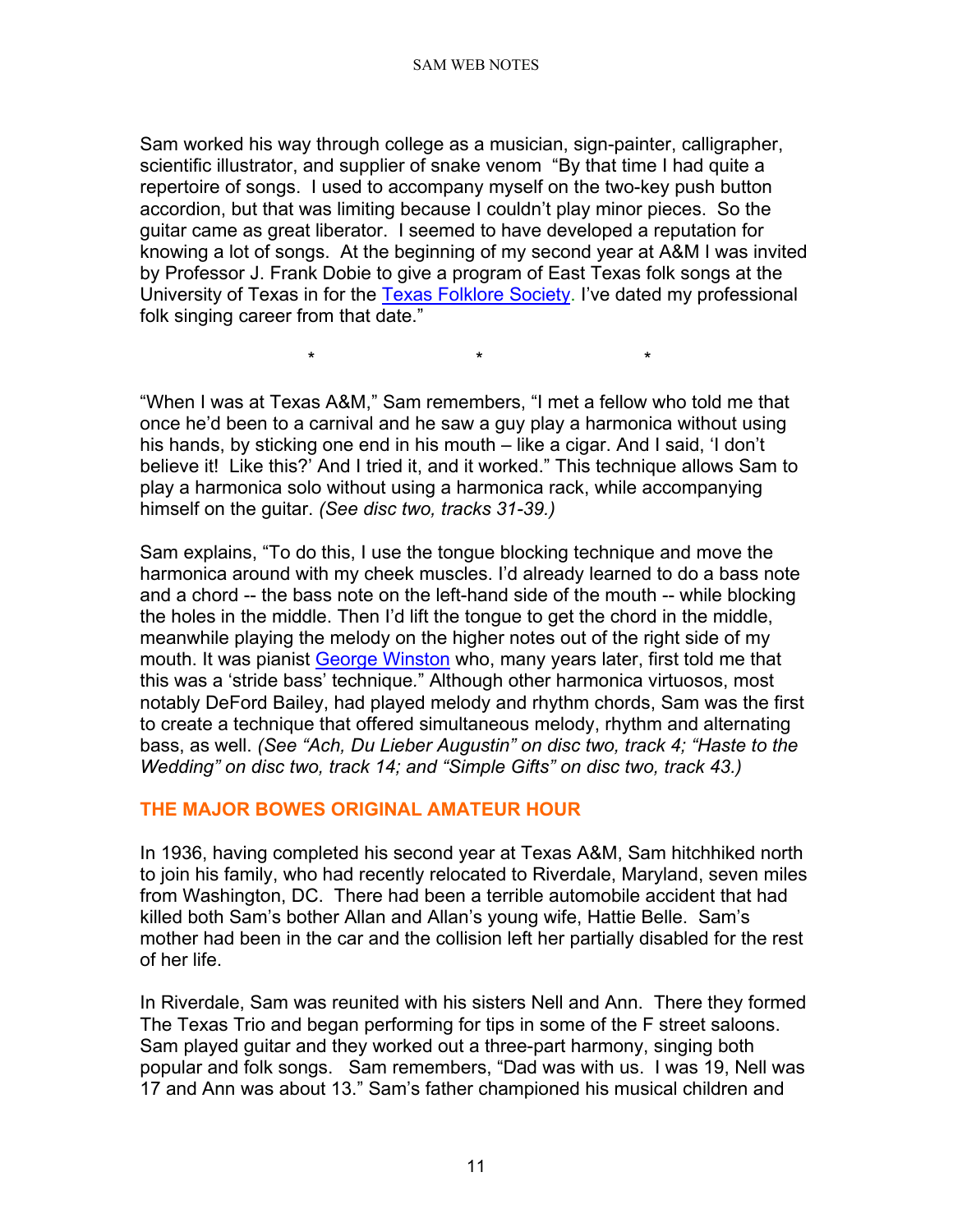was always willing to chauffeur them in the family car to and from their various gigs.

"At that time the most popular radio program in the country was the ["Major](http://www.old-time.com/commercials/the_original_amateur_hour.html)  [Bowes Original Amateur Hour"](http://www.old-time.com/commercials/the_original_amateur_hour.html) and Dad thought we ought to be on it," says Sam. In the spring of 1936 Hint wrote to the Major Bowes program on behalf of the Texas Trio.

\* \* \*

One cold morning in early February 1937, Hint and his wife drove their three youngest children to New York City for their audition at Major Bowes' Capitol Theater. Sam remembers, "The old guitar -- the one I 'borrowed' from my roommate at Texas A&M – came apart in the car; the bridge came off somewhere between Riverdale and Baltimore. My sister, Nell suggested that we go to the nearby home of one of her friends and borrow his guitar. Luckily he was home and suggested that instead of borrowing the guitar, we might buy it for five bucks. So we did."

At the Capitol Theater, a woman named Bessie Mack listened to The Texas Trio's rendition of "Buffalo Boy" in and decided to include them in the February 18, 1937 Thursday night Major Bowes broadcast. "On the broadcast I played seven instruments," Sam recalls. "Jew's harp, zither, ukelin [a hybrid instrument, part violin and part 'ukulele], accordion, harmonica, pennywhistle, and guitar."

It is remarkable to hear the recordings from this broadcast on disc two of this album. Sam displays his ease before an audience and his wit as he chats with master of ceremonies, "Major" Edward Bowes (1874-1946), and clearly demonstrates that he is an accomplished multi-instrumentalist. At age 19, he had already mastered the harmonica technique of simultaneously playing melody and "stride" bass, using only his cheek muscles to hold the instrument -- while playing accompaniment on the button accordion. One can hear the first-ever recorded example of stride bass on the harmonica in the opening bars of "Swanee River," before the piano accompaniment comes in. *(See disc two, track 59.)*

During the live, coast-to-coast broadcast, "The Major" announced that Sam was being hired to join one of the transcontinental performing units in Danville, Illinois. These units toured a series of one-night-stands in Vaudeville houses and movie theaters across the nation.

As Sam tells it, "Major Bowes did give me the job right then and there – right in the middle of the broadcast – and I left the next day. I was accepting it very happily; I was just delighted. I've often felt guilty about it because my sisters were too young to go on the road. I think they might have been terribly disappointed."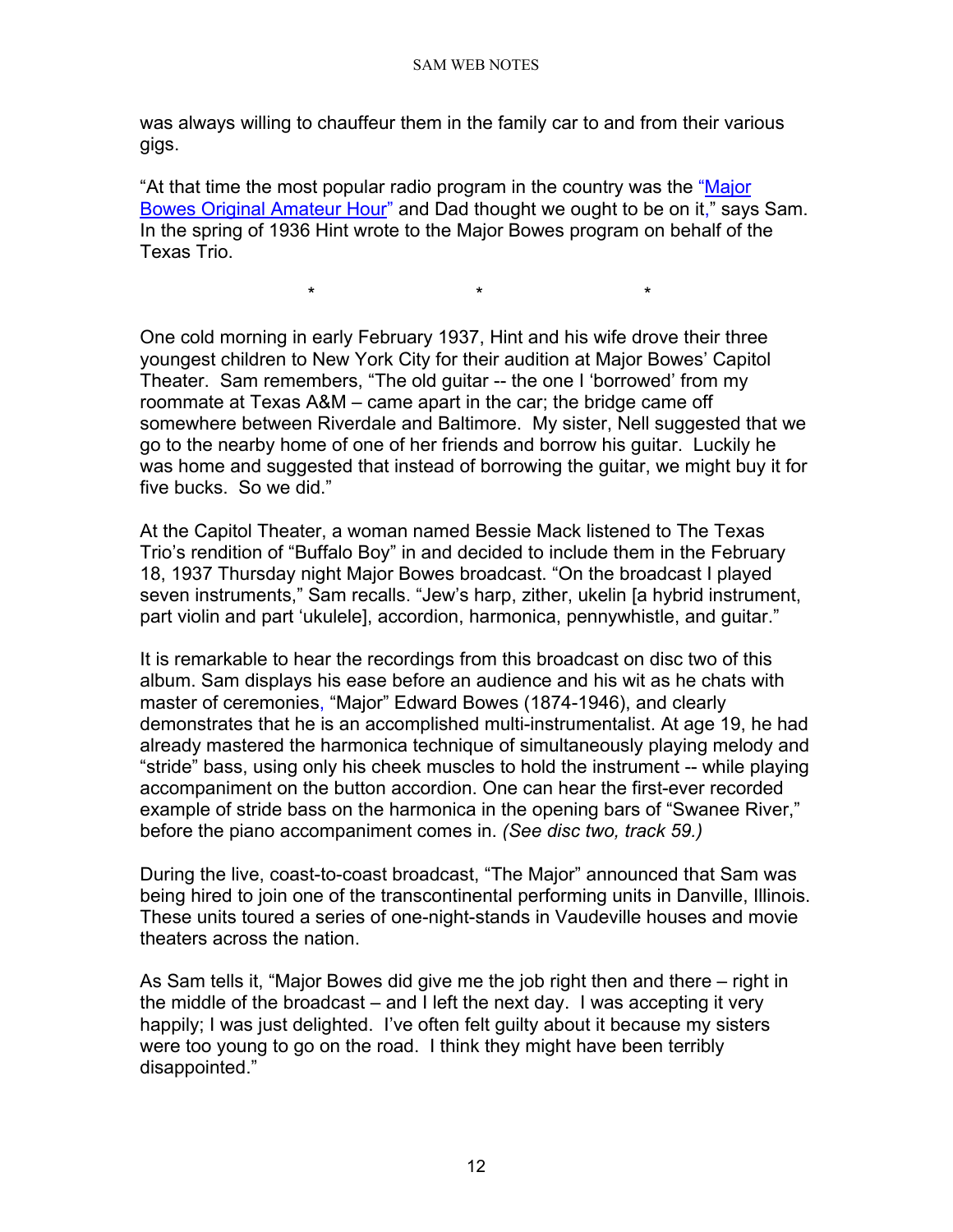# <span id="page-12-0"></span>**THE LAST VAUDEVILLIAN**

Thus began a two-year tour, which took Sam through all but two of the 48 continental United States. Within 43 days Sam had given over 150 performances with his "seven instruments." He was billed as "Texas Sam Hinton, Folksinger and Novelty Instrumentalist," years before the word "folksinger" came into popular usage. He received \$40 a week and sent a portion of his pay home to his parents. The job of stage manager was added to his duties and his pay was raised to \$50 a week.

One of the acts that toured with Sam in the transcontinental revue was the Mimicking Melodiers. In 1937, the Melodiers' guitarist, George "Russ" Russell, sold Sam a turn-of-the-century arched top Washburn guitar, which Sam has used on all of his recordings, including this album.

While Sam was on the road, the Department of the Interior relocated Sam's father to Glendale, in southern California. The Major Bowes tour finally came to Los Angeles, where, on the loading dock of the Orpheum Theater, Sam, the greatest stride harmonica player, met Thomas "Fats" Waller, the greatest stride pianist.

In Los Angeles, Sam left the Major Bowes units and enrolled in the University of California (UCLA). "I had never given up the idea of becoming a naturalist and doing something with animals and nature," Sam remembers.

In December of 1937, while studying zoology at UCLA, Sam met Leslie Forster, an artist, ceramicist, weaver, and classically trained professional violinist. Sam and Leslie have been happily married since 1940 and have spent the past 45 years at their coastal home in San Diego County. They have two children, Leanne, born in 1941, and Matt, born in 1946, as well as two granddaughters and one great-grandson.

Sam graduated from UCLA with a degree in zoology in 1941. For three years he was Director of the Palm Spring Desert Museum, and in 1944 he was hired as an Editor/Illustrator for the University of California Division of War Research in San Diego, California. He worked as the Director of the Aquarium-Museum at the University of California Scripps Institution of (Oceanography for nearly two decades.

In 1947 Sam recorded 54 songs for the Library of Congress in Washington DC. 48 of these songs are now available on [Bear Family Records BCD 16383](http://www.samhinton.org/ordering.html) (Germany). Sam's first commercial recording, "Old Man Atom" (aka: "The Talking Atomic Blues") -- the original, 1949 recording of that controversial folksong -- has been reissued on [Bear Family Records](http://www.bear-family.de/) BCD 16065 "Atomic Platters – Cold War Music from the Golden Age of Homeland Security. (Germany)."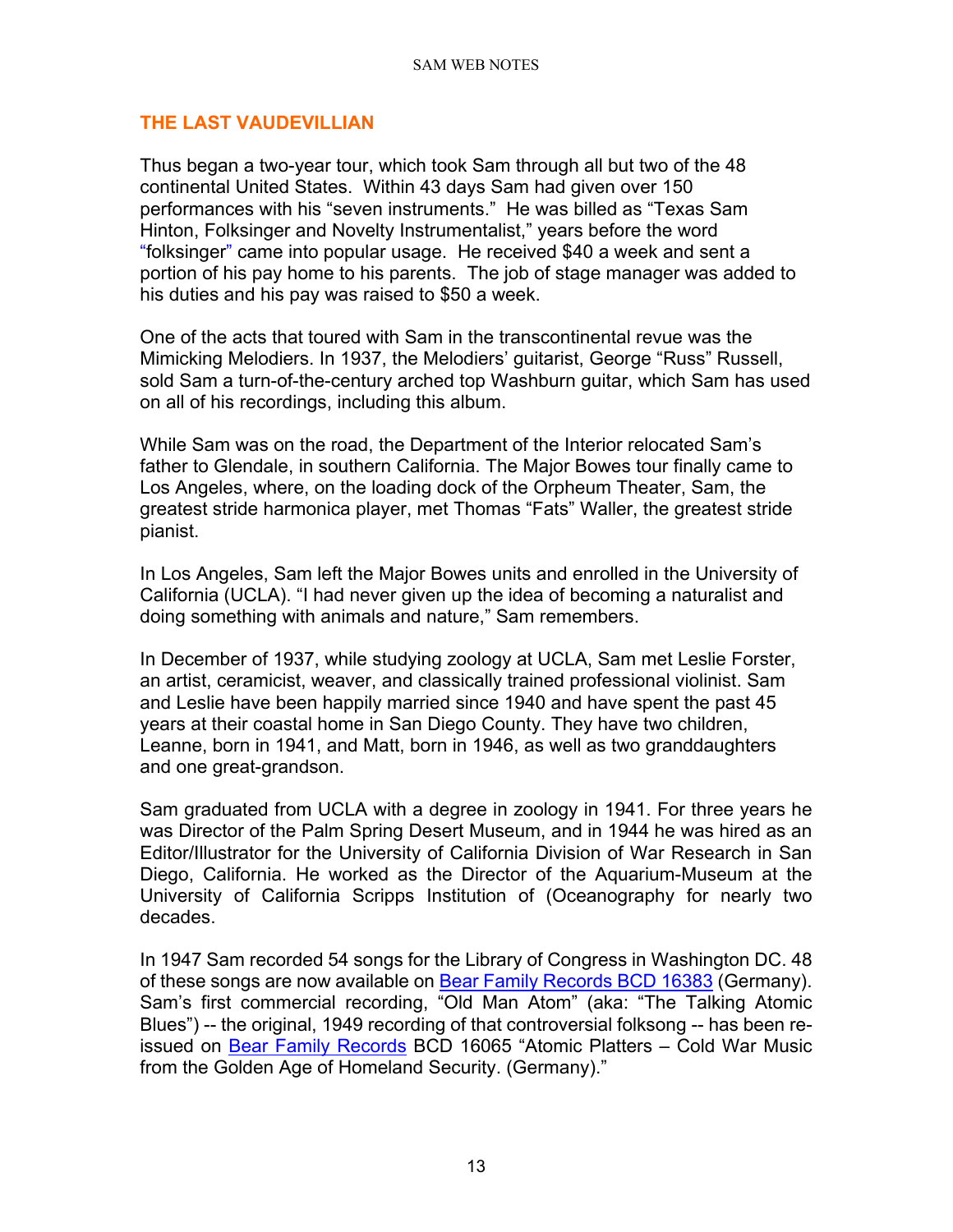In the early 1950's Sam had his own radio and television programs in San Diego, California. During the 1950's and 1960's Sam appeared at every major American folk festival, performing folksongs, as well as a few harmonica solos.

# <span id="page-13-0"></span>**FOLKSINGER, NATURALIST AND FAMILY MAN**

Throughout his career as a naturalist he has simultaneously worked as a part-time teacher of college-level courses in art, folklore, music, geography, science, and as a calligrapher and artist; and as a performer of folksongs for audiences of both children and adults. As an educator he regularly taught University of California courses for more than 35 years, and spent 16 years as Director of Relations with Schools for the University of California, San Diego.

In the early 1960's, the chromatic harmonica virtuoso Cham-Ber Huang, then an employee at the Hohner harmonica factory in Glen Allen, Virginia, invented a sixchord harmonica called the *chordomonica*. It has two buttons controlling metal sliders that open combinations of three sets of reeds. The C Major *chordomonica* can play the following chords: C major, F Major, G7<sup>th</sup>, F# diminished 7<sup>th</sup>, A minor, and D minor 7th. This unique instrument is terribly obscure and hasn't been manufactured for decades. But Sam plays it masterfully and uses the six available chords to great effect on 12 of the tracks on this album. *(See "About the chordomonica" on disc one, track 16; "Morality Play in Four Tune Titles" on disc one, track 58; and "Fisher's Hornpipe" on disc two, track 15.)*

In 1980, Sam retired from his job at the University of California, devoting himself to performing full-time, and continuing to develop and refine his harmonica technique. For his annual Christmas Concert for the San Diego Folk Heritage group in 1985, Sam prepared a diatonic harmonica arrangement of the Shaker hymn, ["Simple Gifts,](http://www.freep.com/fun/music/qshaker11.htm)" which involved the simultaneous playing of melody and countermelody. Like the bagpipe-drone and the stride bass harmonica styles described earlier, simultaneous playing of melody and counterpoint melody on the diatonic harmonica is Sam's third major achievement in the advancement of first position diatonic harmonica technique. To do this, he plays melody on the right side of his mouth and a simultaneous counterpoint melody on the left side of his mouth. *(See "Mississippi Sawyer" on disc one, track 2; "Oh Dear, What Can the Matter Be?" on disc one, tracks 4 and 5; "Au Clair De La Lune" disc one, track 50; "Pufferbillies Round" on disc one, track 22; and "Simple Gifts" on disc two, track 43.)* This counterpoint technique has been prominently used by the Japanese harmonica player Hidero Sato, on his 1984 album *Harmonica No Uta* (*Songs of Harmonica),* very often played in the Harmonic Minor Tuning or the Standard Major Tuning, to suit the traditional Japanese songs; and also occasionally by Howard Levy.

Until 1997, Sam worked as many as 120 days a year presenting grade school assembly programs. In the course of his long career he performed for over two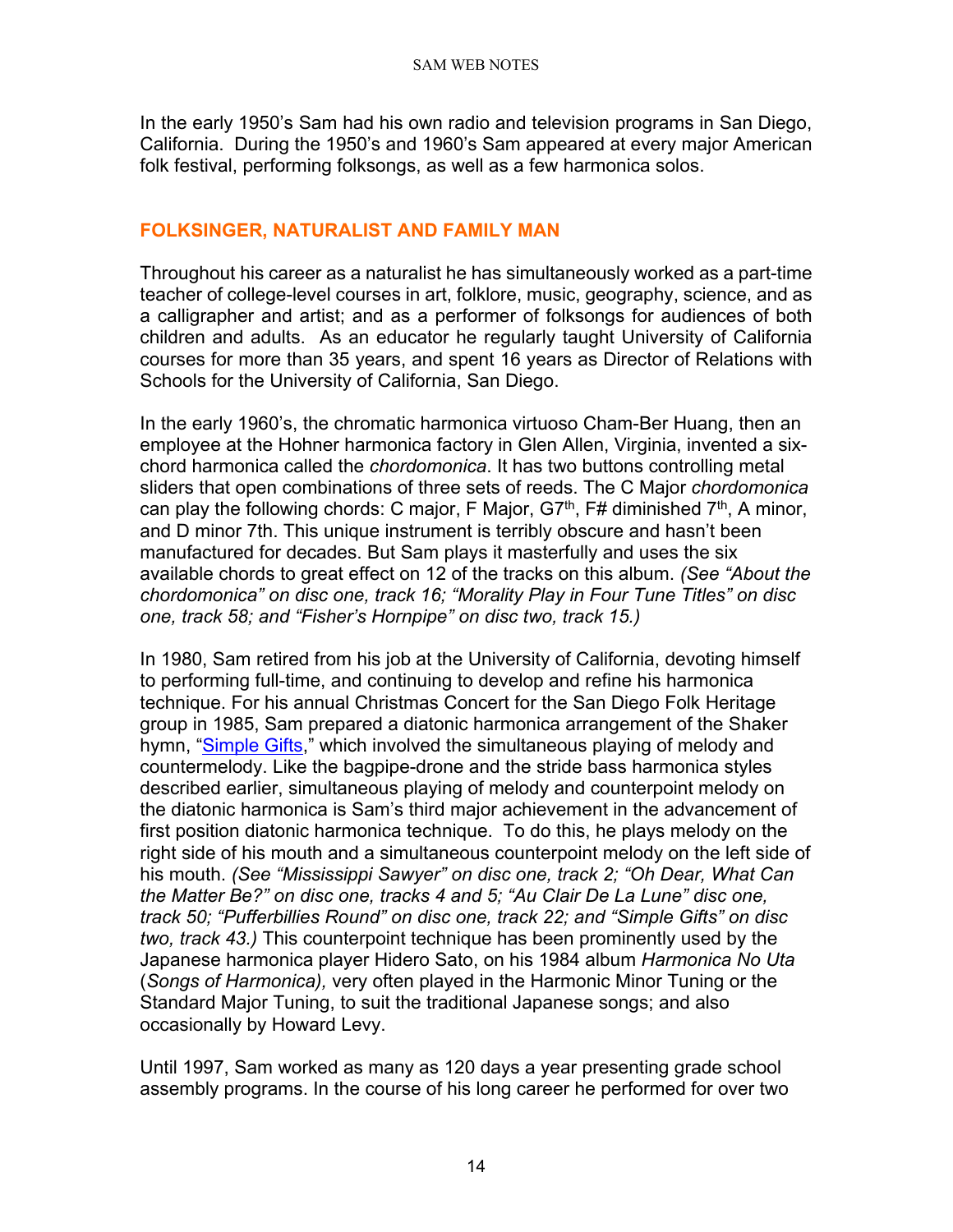million school children in southern California. In 2000, at the age of 83, just before he began recording the studio tracks on this album, Sam retired from performing classroom and school assemblies. A few years later, he retired from public performance entirely. His farewell appearance was May 11, 2002, at the San Diego Folk Heritage Festival, a festival that Sam founded half a century ago. The festival has since changed its name to the [Sam Hinton Folk Heritage](http://www.sdfolkheritage.org/schedule.html)  [Festival.](http://www.sdfolkheritage.org/schedule.html)

In recent years, Sam has concentrated his efforts on projects both literary and musical. In 2002, Sam spent months revising and updating the text and illustrations of his book, *[Seashore Life of Southern California](https://www.ucpress.edu/book/9780520059245/seashore-life-of-southern-california-new-and-revised-edition)*; a second edition has been published by the [University of California Press.](http://www.ucpress.edu/)

Sam's latest project is perhaps his most ambitious: to transcribe the more than 2,000 folksongs he has in his head. Sam refers to this as the "Songs I Know" project. At the age of 88, Sam modestly admits, "This might take several years to complete."

#### [-Adam Miller](http://www.folksinging.org/)

<span id="page-14-0"></span>Woodside, California April 1, 2005

> It is wonderful to have this document of Sam Hinton's harmonica playing available. I have been working on this project in my mind ever since I first heard him play "Bonaparte's Retreat" live on April 16, 1975 *(see disc 2, track 27).* The series of songs *(# 13-28)* shows how Sam evolved this marvelous harmonica version of Bonaparte's Retreat". He has been my main harmonica mentor ever since (along with the great harmonica player and inventor [Rick Epping](http://www.harmonicamasterclass.com/rick_epping.htm) (who helped get Sam's chordominicas repaired for the recording sessions.) Sam also inspires me in all other aspects of music and life. Sam has invented three major innovations for solo, first position harmonica playing:

*1.* "Stride bass" harmonica, created by Sam around 1935, where he is playing the bass, chord, and rhythm simultaneously. *(See the songs "Haste to the Wedding" on disc two, track 14,"Ach Du Leber Augistin on disc two, track 4, "Simple Gifts" on disc two, track 43, "Bobby Shaftoe" on disc one, track 52, the third version of "Bonaparte's Retreat" on disc two, track 28 and the 1937 version of "Swannee River" on disc two, track 59.)*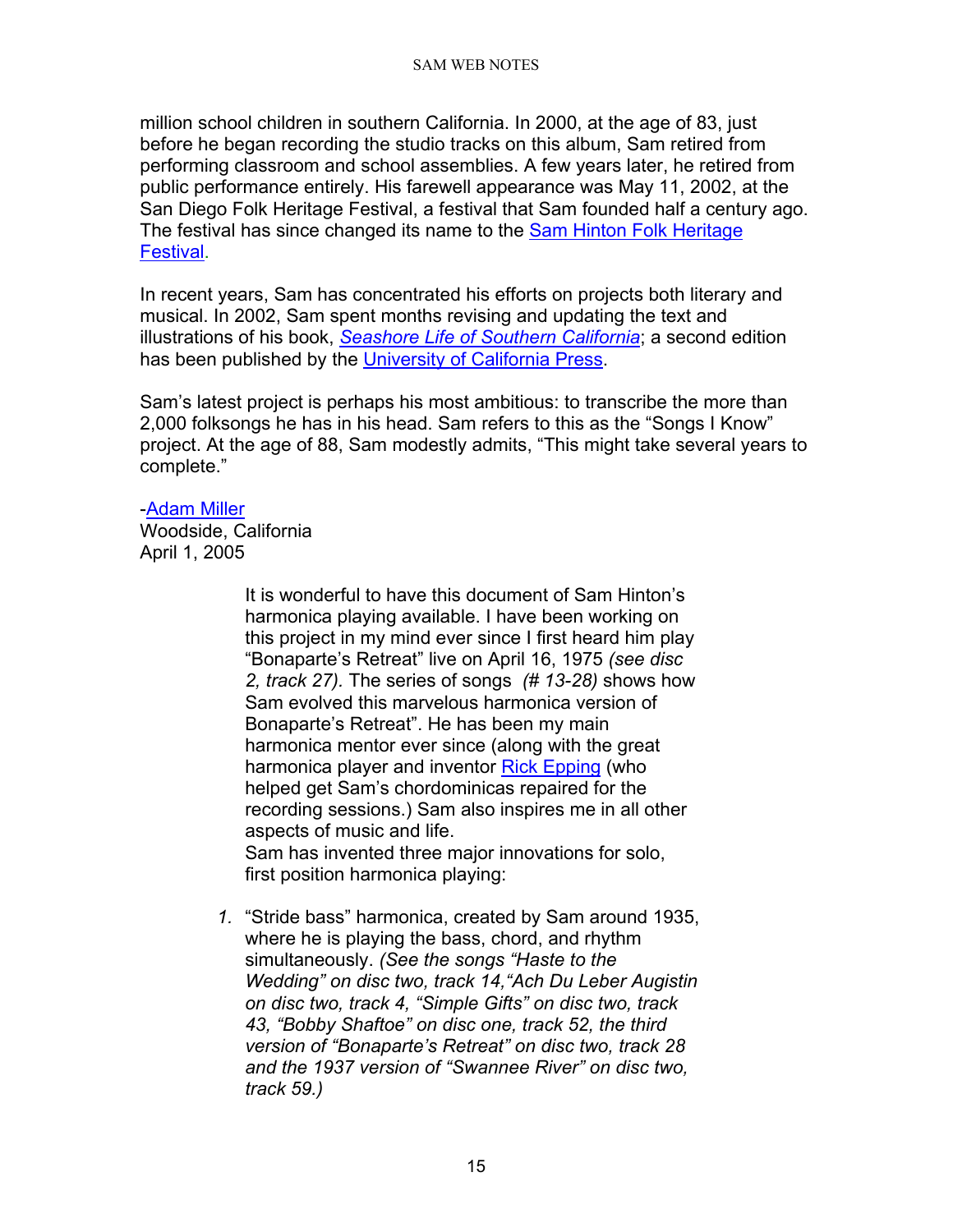- *2.* Playing a drone note through part of the song, invented by Sam in the late 1930s. *(See the songs "Bonaparte's Retreat" "Bobby Shaftoe" on disc one, tracks 26-28 and "Bobby Shaftoe" on disc one, track 52.)*
- *3.* Playing counterpoint melodies -- two melodic lines played at the same time, -- invented by Sam in the 1970s. *(See the song "Simple Gifts" on disc two, track 43, "Oh Dear, What can the Matter Be" on disc one, tracks 4 and 5, Pufferbillies" on disc one, track 22, "Mississippi Sawyer" on disc one, track 2, "Au Claire De La Lune" on disc one, track 50, and some on "Mr. Tunstall's Hoedown" on disc two, track 12, and "Hick's Hornpipe" on disc one, track 40; as well as moving bass lines on, "Oh Dear, What can the Matter Be" on disc one, tracks 4 and 5, "Mississippi Sawyer" on disc one, track 2, and "Downfall of Paris" on disc one, track 7.)*

-George Winston

<span id="page-15-0"></span>**STUDIO RECORDINGS – DISC ONE**

# **DISC ONE:**

| 1. Spoken introduction.                                                      | 0:25 |
|------------------------------------------------------------------------------|------|
| 2. Mississippi Sawyer - Old-time American breakdown.                         | 0:52 |
| Featuring a great moving bass line and rhythmic chords accompanying          |      |
| the melody.                                                                  |      |
| Diatonic harmonica, key of Eb major.                                         |      |
| 3. Spoken introduction.                                                      | 0:50 |
| 4. Oh Dear, What Can the Matter Be? - English waltz.                         | 2:33 |
| This rendition features a beautiful moving bass line and rhythmic chords     |      |
| accompanying the melody, and many variations. Notice the rapid               |      |
| 16 <sup>th</sup> notes in the bass lines at the end of the fourth verse, the |      |
| beginning of the tenth verse, the middle of the eleventh verse,              |      |
| and near the end of the thirteenth and last verse (as he also does in the    |      |
| version of "Mr. Tunstall's Hoedown", on disc 2, track 12.) There are also    |      |
| some beautiful counterpoint bass lines in the sixth, eighth, and tenth       |      |

**\* \* \***

*verses.* 

*Diatonic harmonica, key of D major.*

5. **Oh Dear, What Can the Matter Be?** – Another version with 1:53 different variations.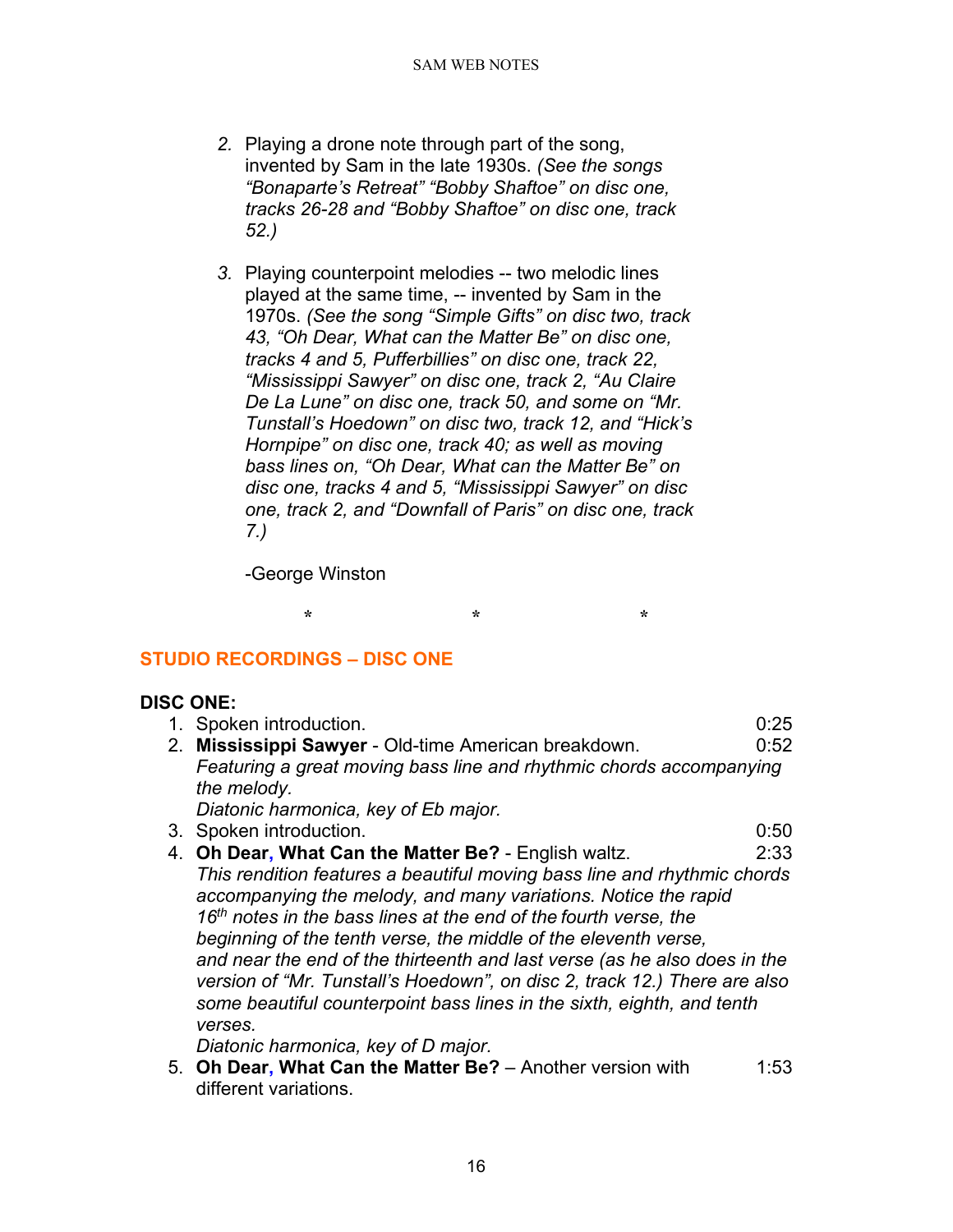*Again, notice the rapid 16th notes in the bass lines in the first, third, fourth, and the ninth verses, and the counterpoint bass line in the sixth verse. throughout the fourth verse and near the end of the seventh verse. Diatonic harmonica, key of A major.*

6. Spoken introduction. 0:42

7. **The Downfall of Paris** *(Ceimsios Parais)* - Irish set dance. 2:02 *Features the melody with rhythmic chords and an occasional moving bass line.* 

*Diatonic harmonica, key of Ab major.* 

*(Sam also plays this song as a harmonica and guitar duet on disc two, track 38.)*

8. Spoken introduction. 1:23

| 9. Flop Eared Mule - Canadian/American schottische.                           | 1:06 |
|-------------------------------------------------------------------------------|------|
| Played in two keys, on two diatonic harmonicas: a standard C major for        |      |
| the main part, and a standard G major for the bridge.                         |      |
| 10. Spoken introduction.                                                      | 0:25 |
| 11. By the Light of the Moon/Ukranian Hopak Melody -                          | 1:15 |
| Medley of Eastern European folksongs.                                         |      |
| Played on two diatonic harmonicas: a C major and a G major -                  |      |
| making it possible for Sam to modulate from the key of C to the               |      |
| key of G in the first song, and to modulate from the key of G to              |      |
| the key of C in the second song.                                              |      |
| 12. Spoken introduction.                                                      | 0:53 |
| 13. Rebbe Elimelech/Pseudoslavian Rhapsody -                                  | 2:00 |
| Yiddish folksong/Sam Hinton.                                                  |      |
| Played on two harmonicas: a harmonic minor diatonic in the                    |      |
| key of A minor, and a C major diatonic -- making it possible                  |      |
| for Sam to play all the chords in the first song (in the key of A minor), and |      |
| for him to modulate from the key of A minor to the key of C major and         |      |
| back, in the second song. On the harmonic minor harmonica the third           |      |
| notes of the scale (holes 2,5 & 8 draw) are flattened one half step lower     |      |
| than the major diatonic harmonica, and the second notes of the scale          |      |
| (holes 6 & 10 draw) are also flattened one half step. The chords on this      |      |
| harmonica are A minor (the i minor), and the E7th [with a flat 9 note] (the   |      |
| V7 [or the V7 flat9).                                                         |      |

Here is a chart for the harmonic minor harmonica in the key of A minor:

| Hole # |    | n | o<br>u |   | 5             | 6 |               | o<br>о | 9 | 10 |
|--------|----|---|--------|---|---------------|---|---------------|--------|---|----|
| blow   |    |   |        |   | ⌒<br><u>ي</u> |   |               |        |   | ⌒  |
| draw   | רז |   | ਜ<br># | В |               | - | Э<br>,,<br>77 | В      |   |    |

And in the key of A major, for comparison: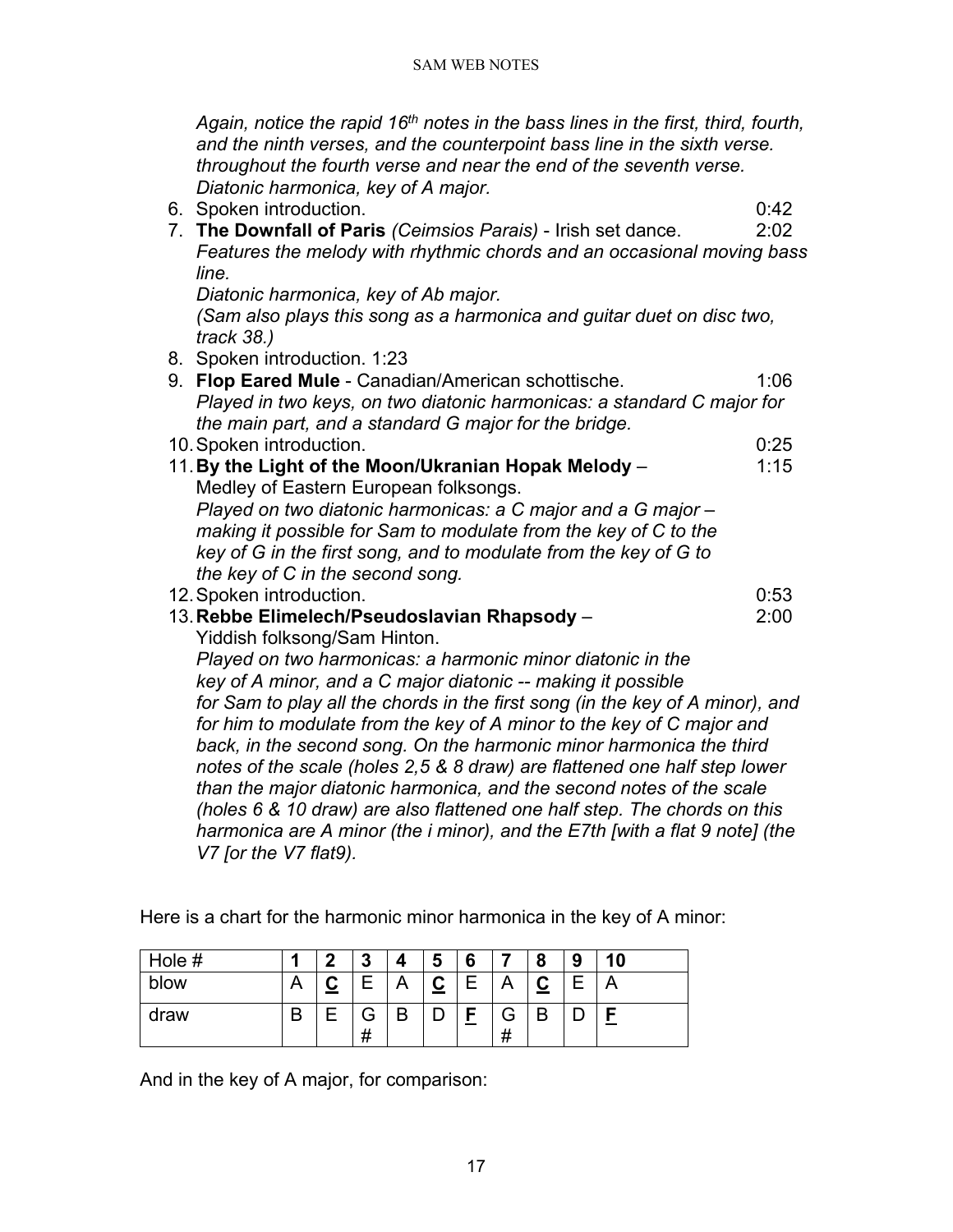| Hole # | 7 | 3      |   | 5             | 6      |        | 8            | 9 | 10 |
|--------|---|--------|---|---------------|--------|--------|--------------|---|----|
| blow   | # | Ε      |   | ∸<br><u>#</u> | F      |        | $rac{C}{\#}$ |   |    |
| draw   |   | G<br># | В |               | E<br># | G<br># | B            |   | F# |

And in the keys of C minor and C Major, for reference:

C minor:

| Hole # | າ        | 3 | 5             | 6        |    | 8             |   | 10        |
|--------|----------|---|---------------|----------|----|---------------|---|-----------|
| blow   | <u>b</u> | G | Ε<br><u>b</u> | G        |    | E<br><u>0</u> | Э |           |
| draw   |          | B |               | <u>A</u> | רו |               |   | <u>Ab</u> |

#### **C major:**

| Hole # |   | ≏ |   | O      | 6 |   | o<br>J |  |
|--------|---|---|---|--------|---|---|--------|--|
| blow   |   | G | ⌒ | F<br>۰ | G | ⌒ | G      |  |
| draw   | ੨ | D |   |        |   |   |        |  |

| 14. Spoken introduction.                                      | 0:31 |
|---------------------------------------------------------------|------|
| 15. Ot Azoy Neyt A Shnayder - Yiddish folksong.               | 0:46 |
| Played on a harmonic minor diatonic harmonica, key of A minor |      |

16.About the *chordomonica.* 2:49

The chromatic harmonica virtuoso [Cham-Ber Huang](http://www.bassharp.com/cbh.htm) invented the *chordomonic*a while employed by Hohner in the early 1960s. He also invented and produced in the USA for Hohner the CBH2016 and CBH2012 chromatic harmonicas in the late 1970s. Production stopped when he left Hohner in 1982 to found Huang Harmonica Production and Marketing.

Sam Hinton is probably the greatest *chordomonica* players of all time. This unique and inventive harmonica has 2 buttons and 3 sets of reeds, creating six chords. (illustrated here in the key of E Major):

On the reeds played without pushing the buttons - the blow chord is the I chord, the tonic (E Major), and the draw chord is the V7 chord, the dominant  $7<sup>th</sup>$  (the B7th).

When the lower button is pushed in, the blow chord is the subdominant IV chord (A major), and the draw is the #iv diminished  $7<sup>th</sup>$  (the B flat diminished  $7<sup>th</sup>$ ).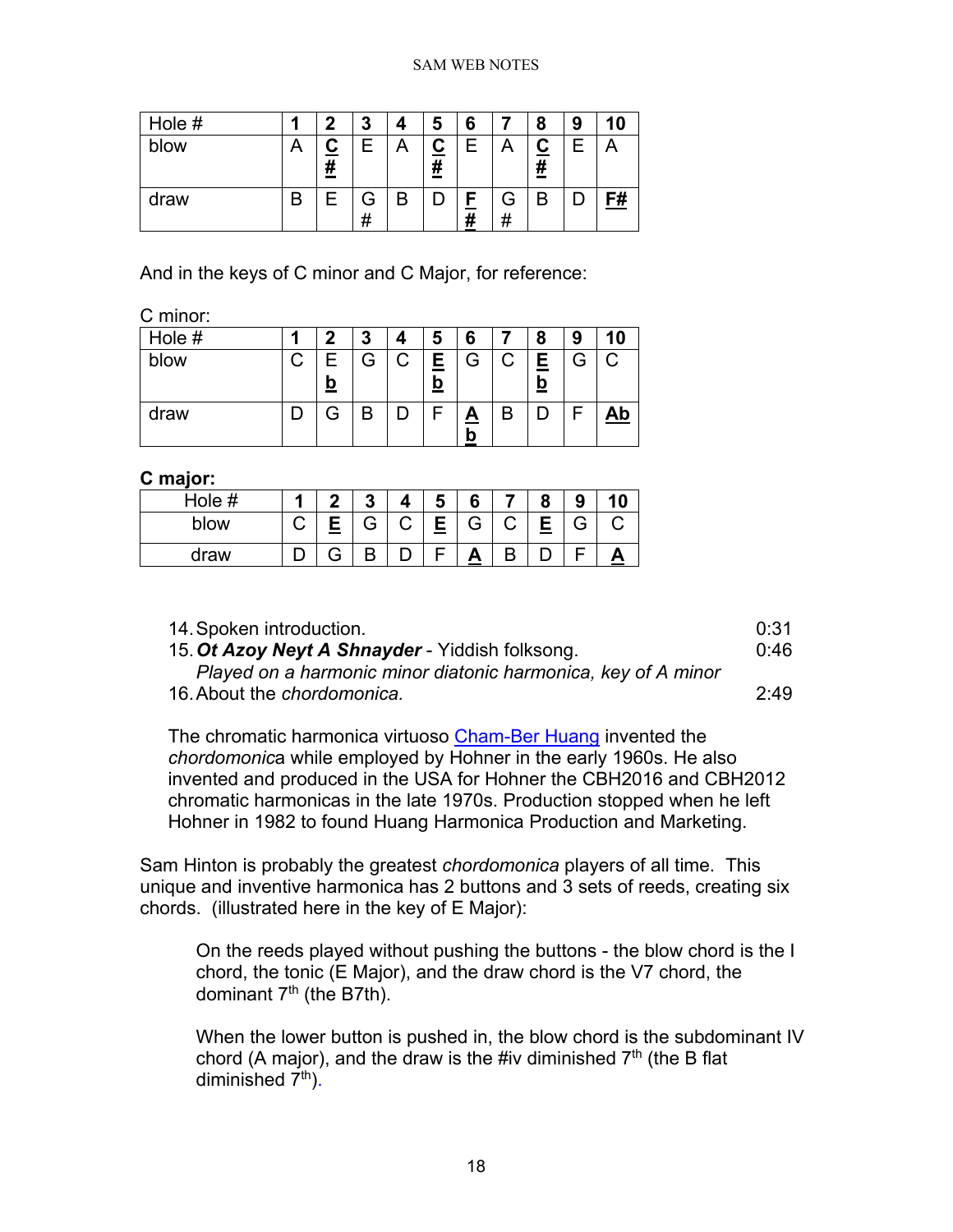When the upper button is pushed in, the blow chord is the minor vi chord, the relative minor (the C# minor), and the draw chord is the subdominant IV6<sup>th</sup> chord (the A6th), or it also could be called the ii minor  $7<sup>th</sup>$  chord (the  $F#$  minor  $7<sup>th</sup>$ ).

When both buttons are not depressed, there is a set of blow and draw reeds exposed. When the lower button is pushed, there is second set of blow and draw reeds exposed. When the upper button is pushed it opens a combination of both sets of reeds -- holes 1, 2, 5, 6, 9, and 10 of the top reeds, and holes 3, 4, 7, 8, 11, 12 of the bottom reeds.

Here is a diagram or the *chordomonica* in the key of E major, and also for the keys of C and G major for further reference. (Sam also plays in those two keys on this recording.)

| Hole #                | 1      | $\mathbf 2$ | 3      | 4      | 5      | 6      | 7                | 8      | 9      | 10        |                  | 12 | <b>CHORD</b>                                                                                        |
|-----------------------|--------|-------------|--------|--------|--------|--------|------------------|--------|--------|-----------|------------------|----|-----------------------------------------------------------------------------------------------------|
| No button-<br>blow    | E      | G<br>#      | B      | E      | E      | G<br># | B                | E      | Е      | G#        | B                | Е  | E Major [I] chord-<br>tonic                                                                         |
| No button-<br>draw    | F<br># | A           | B      | D<br># | F<br># | A      | B                | D<br># | F<br># | A         | B                | D# | B7th [V7] chord-<br>dominant 7th                                                                    |
| Lower button-<br>blow | E      | A           | C<br># | E      | E      | A      | C<br>#           | E      | E      | A         | C<br>#           | E  | A Major [IV]<br>chord-<br>subdominant                                                               |
| Lower button-<br>draw | G      | B<br>b      | C<br># | E      | G      | B<br>b | $\mathsf C$<br># | E      | G      | <b>Bb</b> | C<br>#           | E  | <b>B</b> flat diminished-<br>[#iv Diminished]                                                       |
| Upper button-<br>blow | Е      | G<br>#      | C<br># | E      | Е      | G<br># | C<br>#           | E      | E      | G#        | $\mathsf C$<br># | E  | C# minor-[vi]chord                                                                                  |
| Upper button-<br>draw | F<br># | A           | C<br># | E      | F<br># | A      | $\mathsf C$<br># | E      | F<br># | A         | $\mathsf C$<br># | E. | A6th [IV6] chord-<br>Subdominant<br>6th/or can be<br>called F# minor<br>7 <sup>th</sup> [ii7] chord |

IN E MAJOR (the lowest note is E below middle C)

# IN C MAJOR (the lowest note is middle C)

| Hole $#$      |    | 2 | 3  |   | 5      | 6 |     | 8 | 9 |   |   |   | <b>CHORD</b>        |
|---------------|----|---|----|---|--------|---|-----|---|---|---|---|---|---------------------|
|               |    |   |    |   |        |   |     |   |   | 0 |   | 2 |                     |
| No button-    | C  |   | G  | C | C      | Е | G   | C | C | Е | G | С | C Major [I] chord-  |
| blow          |    |   |    |   |        |   |     |   |   |   |   |   | tonic               |
| No button-    | D  |   | G. | B | $\Box$ |   | G   | В | D | F | G | B | G7th [V7] chord-    |
| draw          |    |   |    |   |        |   |     |   |   |   |   |   | dominant 7th        |
| Lower button- |    |   | Α  | C | C      | F | A l | C | C | F | A | С | F Major [IV] chord- |
| blow          |    |   |    |   |        |   |     |   |   |   |   |   | subdominant         |
| Lower button- | D# | F | A  | C | D      | F | A   | C | D | F | A |   | F# diminished- [#iv |
| draw          |    | # |    |   | #      | # |     |   | # | # |   |   | Diminished]         |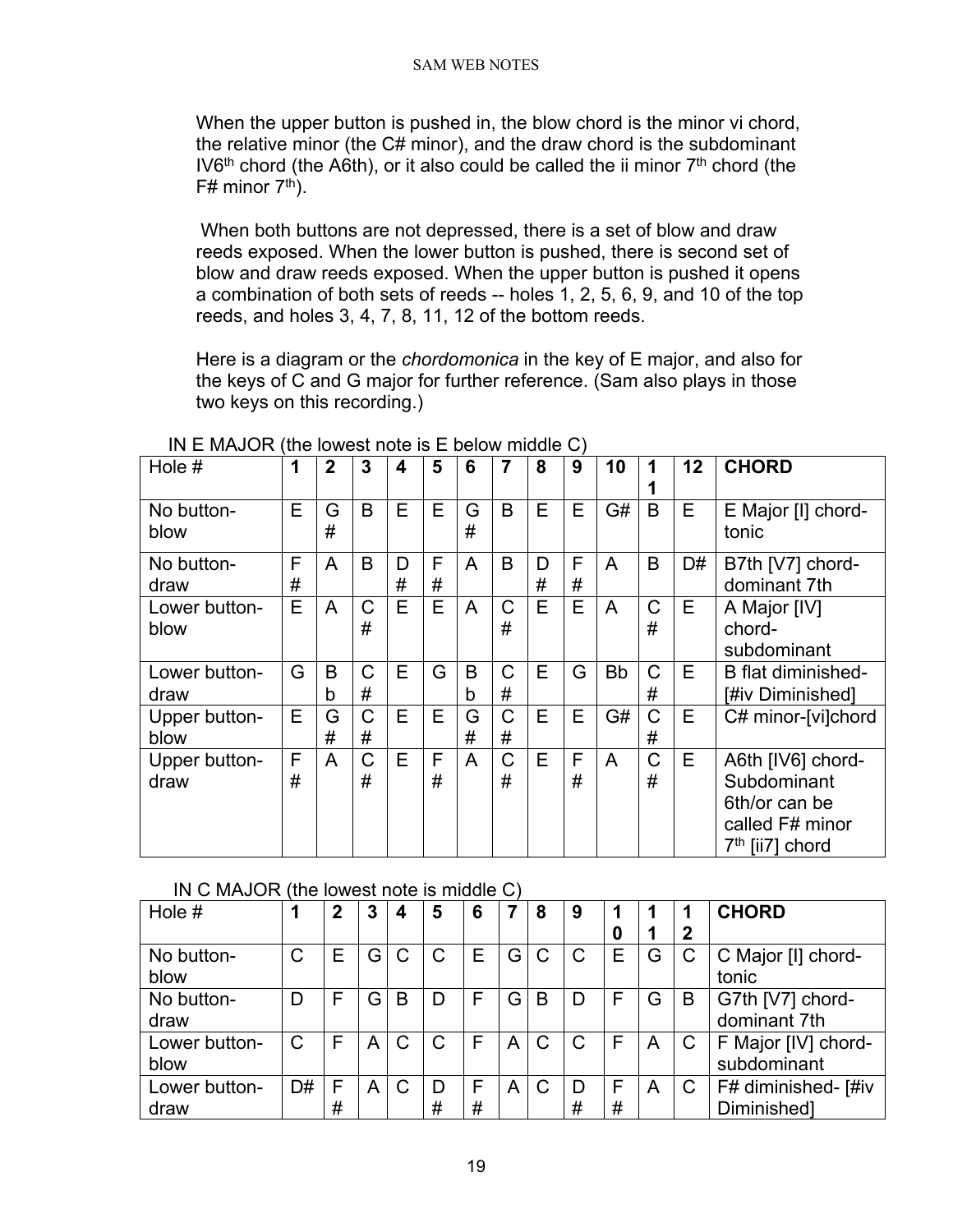| Upper button-<br>blow | $\mathbf C$ | E | A C |   | C | E. |   | A C | l C | E | A | $\overline{\mathsf{C}}$ | A minor-[vi]chord                                                       |
|-----------------------|-------------|---|-----|---|---|----|---|-----|-----|---|---|-------------------------|-------------------------------------------------------------------------|
| Upper button-<br>draw |             |   | A   | C |   |    | A | C   |     |   | A | $\mathbf{C}$            | F6th [IV6] chord-<br>called                                             |
|                       |             |   |     |   |   |    |   |     |     |   |   |                         | Subdominant 6 <sup>th</sup> /<br>or can be D minor<br>$7th$ [ii7] chord |

IN G MAJOR (the lowest note is G below middle C)

| Hole $#$      | 1  | $\overline{2}$ | 3 | 4 | 5              | 6            | 7 | 8 | 9  |              |   |             | <b>CHORD</b>                  |
|---------------|----|----------------|---|---|----------------|--------------|---|---|----|--------------|---|-------------|-------------------------------|
|               |    |                |   |   |                |              |   |   |    | 0            |   | $\mathbf 2$ |                               |
| No button-    | G  | B              | D | G | G              | B            | D | G | G  | B            | D | G           | G Major [I] chord-            |
| blow          |    |                |   |   |                |              |   |   |    |              |   |             | tonic                         |
| No button-    | A  | $\mathsf C$    | D | F | A              | $\mathsf{C}$ | D | F | A  | $\mathsf C$  | D | F           | D7th [V7] chord-              |
| draw          |    |                |   | # |                |              |   | # |    |              |   | #           | dominant 7th                  |
| Lower button- | G  | $\mathsf{C}$   | E | G | G              | $\mathsf{C}$ | E | G | G  | $\mathsf C$  | E | G           | C Major [IV] chord-           |
| blow          |    |                |   |   |                |              |   |   |    |              |   |             | subdominant                   |
| Lower button- | A# | $\mathsf{C}$   | E | G | A#             | $\mathsf{C}$ | E | G | A# | $\mathsf{C}$ | E | G           | C# diminished- [#iv           |
| draw          |    | #              |   |   |                | #            |   |   |    | #            |   |             | Diminished]                   |
| Upper button- | G  | B              | Е | G | G              | B            | E | G | G  | B            | E | G           | E minor-[vi]chord             |
| blow          |    |                |   |   |                |              |   |   |    |              |   |             |                               |
| Upper button- | A  | $\mathsf{C}$   | E | G | $\overline{A}$ | $\mathsf{C}$ | E | G | A  | $\mathsf{C}$ | E | G           | C6th [IV6] chord-             |
| draw          |    |                |   |   |                |              |   |   |    |              |   |             | Subdominant 6 <sup>th</sup> / |
|               |    |                |   |   |                |              |   |   |    |              |   |             | or can be called A            |
|               |    |                |   |   |                |              |   |   |    |              |   |             | minor $7th$ [ii7] chord       |

Sam also has a smaller *chordomonica* (he did not play it on this recording) in the key of G with 10 holes and one button. The tuning would be the same as the chart above, except without holes 11 and 12, and without the upper button.

| Hole #                |    | 2      | 3 | 4 | 5  | 6      |   | 8      | 9  | 0 | <b>CHORD</b>                       |
|-----------------------|----|--------|---|---|----|--------|---|--------|----|---|------------------------------------|
| No button-<br>blow    | G  | B      |   | G | ٦  | B      |   | G      | G  | B | G Major [I] chord-<br>tonic        |
| No button-<br>draw    | A  | С      |   | # | A  | C      |   | F<br># | Α  |   | D7th [V7] chord-<br>dominant 7th   |
| Lower button-<br>blow | G  | С      | Е | G | G  |        | E | G      | G  |   | C Major [IV] chord-<br>subdominant |
| Lower button-<br>draw | A# | C<br># | Е | G | A# | С<br># | Е | G      | A# | # | C# diminished- [#iv<br>Diminished] |

IN G MAJOR (the lowest note is G below middle C)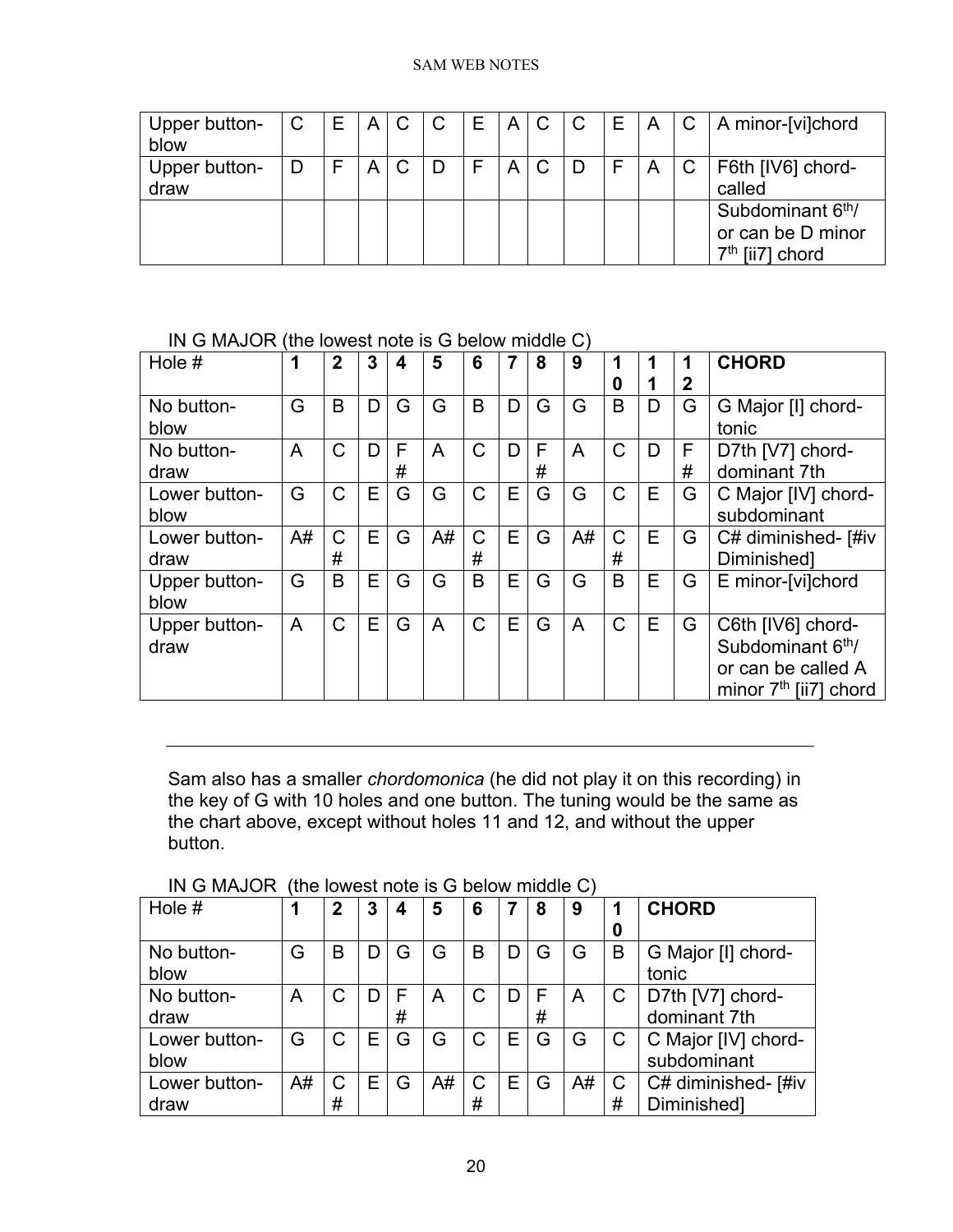| 17. Spoken introduction.                                               | 0:55 |
|------------------------------------------------------------------------|------|
| 18. Off to California - Irish hornpipe.                                | 1:14 |
| Played on the chordomonica, key of C major.                            |      |
| 19. Spoken introduction.                                               | 0:31 |
| 20. Reedsdale Hornpipe - Irish hornpipe.                               | 0:55 |
| Played on the chordomonica, key of E major.                            |      |
| 21. Spoken introduction.                                               | 0:36 |
| 22. Pufferbillies Round - English folksong.                            | 1:16 |
| This song features Sam's beautiful counterpoint technique, playing two |      |
| melodic lines at once in the style of a round.                         |      |
| Diatonic harmonica, key of Eb major.                                   |      |
| 23. Spoken introduction.                                               | 1:05 |
| 24. Skye Boat Song/Laird of Drumblair - Medley of Scottish airs.       | 1:45 |
| Played on the chordomonica, key of E major.                            |      |
| 25. Spoken introduction.                                               | 1:42 |
| 26. Three Irish Double Jigs: The Ruins of Killmallock/                 | 1:58 |
| The Glens of Mayo/Daniel O'Connell.                                    |      |
| Played on the chordomonica, key of C major.                            |      |
| 27. About the pipe harmonica.                                          | 1:34 |
| 28. The Glendy Burke (Stephen Foster)                                  | 1:16 |
| Played on the pipe harmonica, key of G major.                          |      |

Here is a diagram of the two pipe harmonicas that Sam plays on this recording, invented by his friend Ted Folsom. The tuning is the same as the standard diatonic harmonica tuning except that holes two and three blow are lowered two half-steps. This, coincidently, is the same tuning that the great harmonica player and inventor Rick Epping devised to play in the first position (as Sam does) and to play in the third position (as Rick often does) in the Dorian mode, with the first hole draw as the root bass note.

# **Tunings of the Pipe Harmonicas – notes tuned down from the Standard harmonica tuning are in red:**

| THE BARTIONE PIPE HARMONICA IN NET OF G |  |  |  |  |  |  |    |  |  |  |
|-----------------------------------------|--|--|--|--|--|--|----|--|--|--|
| Hole #                                  |  |  |  |  |  |  |    |  |  |  |
| Blow                                    |  |  |  |  |  |  |    |  |  |  |
| <b>"AW</b>                              |  |  |  |  |  |  | FΗ |  |  |  |

THE BARITONE RIDE HARMONICA IN KEY OF C

# THE SOPRANO PIPE HARMONICA IN KEY OF C

| $^{\prime}$<br>Hole # |  | ີ | u |  |
|-----------------------|--|---|---|--|
| <b>Blow</b>           |  |   |   |  |
| <b>Draw</b>           |  | г |   |  |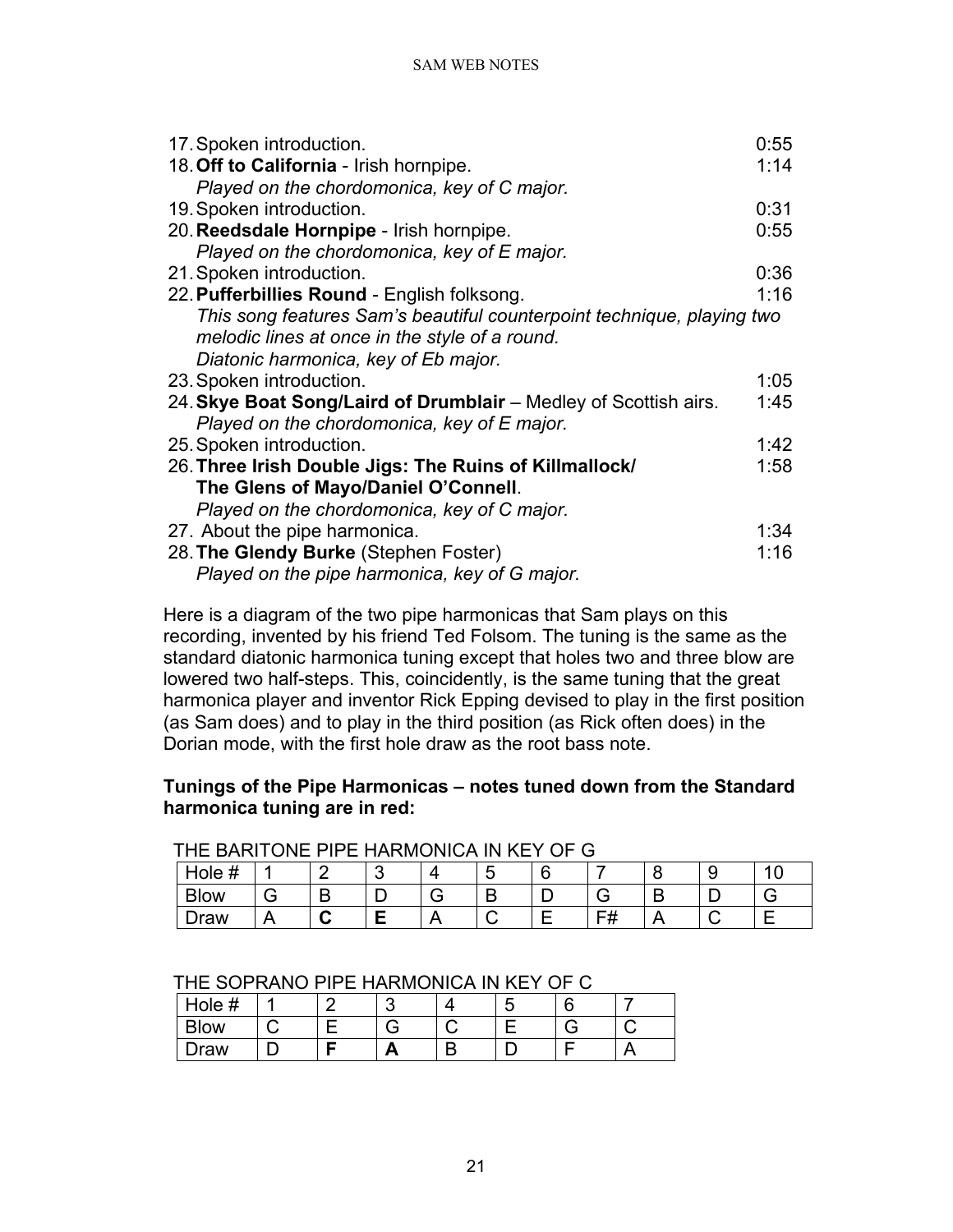| 29. Farewell to Whiskey - Irish air.                                    | 1:31 |
|-------------------------------------------------------------------------|------|
| Played on the pipe harmonica, key of G major.                           |      |
| (This song is also featured as part of a medley on disc one, track 58.) |      |
| 30. Spoken introduction.                                                | 0:06 |
| 31. Some Folks Do (Stephen Foster)                                      | 1:15 |
| Played on the pipe harmonica, key of G major.                           |      |
| 32. Spoken introduction.                                                | 0:23 |
| 33. Cloone Hornpipe (Crannciuil Cluain) - Irish hornpipe.               | 1:49 |
|                                                                         |      |

*Note how in the lowest octave of the harmonica how Sam bends the hole three draw note, which is the major seventh note of the scale, bending it down after playing the major seventh note to also get the sixth note of the major scale, which is not available on the lowest octave without bending it. A bend is produced on five of the draw notes by drawing in the breath in a certain way to lower the note a semitone or more, as well as three of the blow notes.*

*Diatonic harmonica, key of C major.*

As Rick Epping explained in the Spring/Summer 2003 issue of Hohner's Easy Reeding newsletter: "Bending is accomplished by partially isolating the air in your mouth cavity from the rest of the vocal tract and adjusting its resonant frequency to that of the desired bent note. The back of your tongue is raised up against the palate in the same way you change the mouth's vowel shape to make the sounds from AHH to EEE, without actually vocalizing. The tongue is then slid backward or forward to a position that will pull down the pitch of the unbent note being played. Highpitched notes are bent with the back of your tongue placed toward the front of the mouth and lower notes are bent with your tongue farther back.

"For example, the 4-blow C reed on a regular key of C harmonica, being two semitones below the 4-draw D reed, enables the D draw note to be bent down a little more than a semitone. The 5-draw F note, however, cannot be bent a complete semitone, because the 5-blow E reed is only one semitone lower than the 5-draw F reed. Furthermore, the notes of the lower pitched reeds in any reed cell, that is, 1 through 6 blow and 7 through 10 draw, are prevented by the higher pitched reeds in their cells from significantly bending at all. Thus, on a standard diatonic harmonica, the following notes may be played through bending":

| Hole      |     |     | 3   |     | 5              | 6   |    |     |     | 10             |
|-----------|-----|-----|-----|-----|----------------|-----|----|-----|-----|----------------|
| Blow bend |     |     |     |     |                |     |    |     |     | a#3            |
| Blow bend |     |     |     |     |                |     |    | d#3 | f#3 | b <sub>3</sub> |
| Blow note | c1  | e1  | g   | c2  | e <sub>2</sub> | g2  | c3 | e3  | g3  | c4             |
| Draw note | d1  | g   | b1  | d2  | f2             | a2  | b2 | d3  | f3  | a3             |
| Draw bend | c#1 | f#1 | a#1 | C#2 |                | g#2 |    |     |     |                |
| Draw bend |     |     | a1  |     |                |     |    |     |     |                |

# **Standard diatonic harmonica, Key of C:**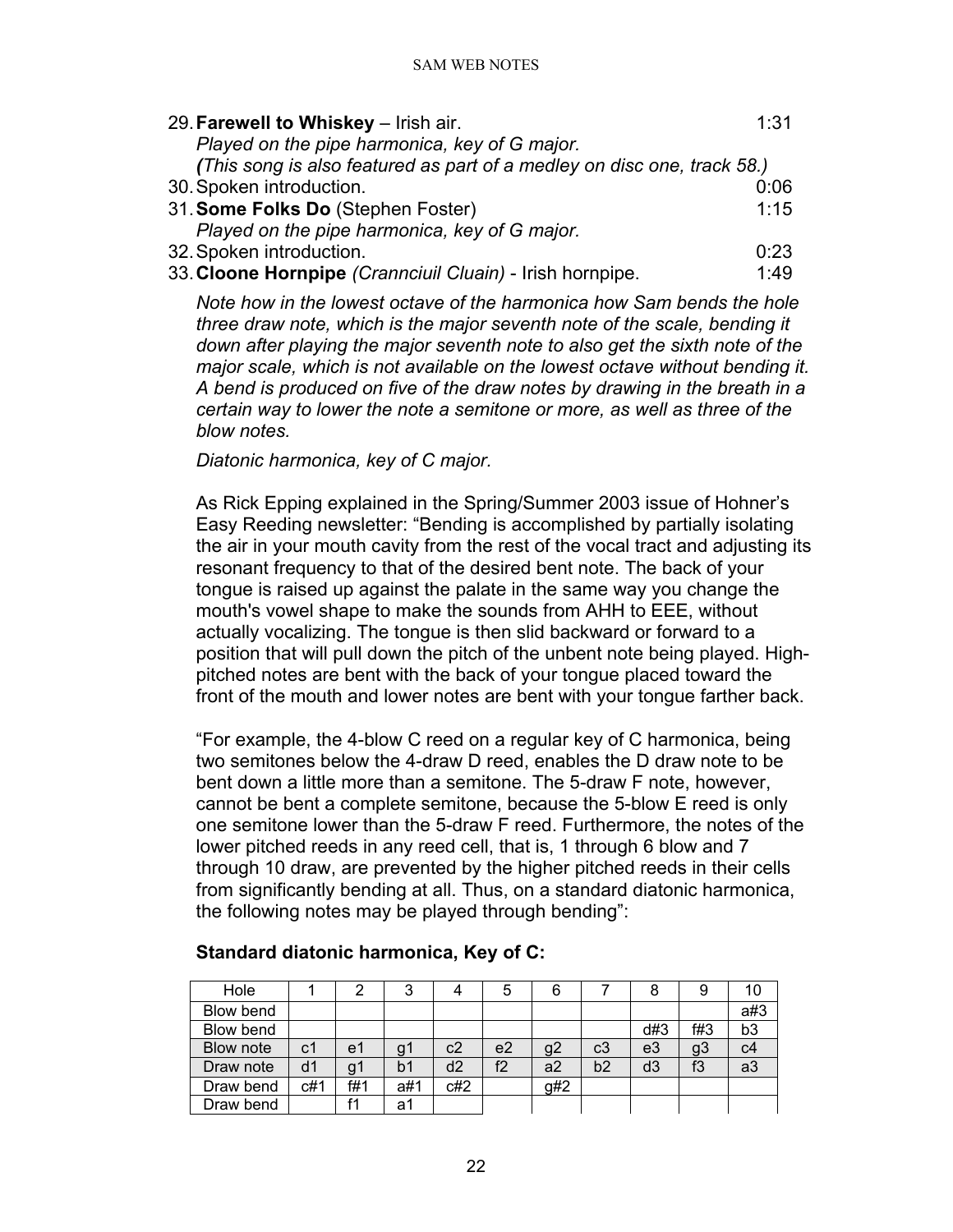| aw |  |  |  |  |  |  |
|----|--|--|--|--|--|--|
|    |  |  |  |  |  |  |

Incidentally, Rick Epping's wonderful invention for the Hohner Company of his XB-40 Harmonica overcomes these limitations by allowing *all* of the 10 blow and 10 draw notes to be bent.

<http://www.hohnerusa.com/hdiatonic.htm>

| 34. Spoken introduction.<br>35. Hull's Victory - New England hornpipe.                | 0:21<br>0:59 |
|---------------------------------------------------------------------------------------|--------------|
| Played on the chordomonica, key of E major.                                           | 0:24         |
| 36. Spoken introduction.<br>37. Rickett's Hornpipe - British Isles/American hornpipe. | 1;12         |
| Note the beautiful 6 <sup>th</sup> intervals at the end of the verses, with the       |              |
| notes A and the higher F together, then C and the higher A together,                  |              |
| then A and F together again.                                                          |              |
| Diatonic harmonica, key of F major.                                                   |              |
| 38. Rickett's Hornpipe - British Isles/American hornpipe.                             | 1:05         |
| On this rendition, at the end of the verses Sam plays beautiful C and F               |              |
| chords, similar to the way he does it on the diatonic harmonica on the                |              |
| previous track, except that the full F chord is available on the                      |              |
| chordomonica.                                                                         |              |
| Played on the chordomonica, key of C major.                                           |              |
| 39. Spoken introduction.                                                              | 0:30         |
| 40. Hick's Hornpipe - Irish hornpipe.                                                 | 1:03         |
| This version features beautiful counterpoint melody in the chorus,                    |              |
| with two melodic lines played at once.                                                |              |
| Diatonic harmonica, key of A major.                                                   |              |
| 41. Spoken introduction.                                                              | 0:41         |
| 42. Harvest Home - British Isles/American hornpipe.                                   | 1:11         |
| Diatonic harmonica, key of F major.                                                   |              |
| (Sam plays this song on the pennywhistle on disc two, track 45.)                      | 0:53         |
| 43. Spoken introduction.<br>44. The Eighth of January - Old-time American breakdown.  | 1:01         |
| Diatonic harmonica, key of G major.                                                   |              |
| 45. Spoken introduction.                                                              | 0:33         |
| 46. Putty Up the Nail Holes (Sam Hinton)                                              | 1:14         |
| American harmonica hoedown.                                                           |              |
| Diatonic harmonica, key of A major.                                                   |              |
| 47. Spoken introduction.                                                              | 0:42         |
| 48. Liverpool Hornpipe (Crannciuil Liberpuil)                                         | 1:11         |
| British Isles/American hornpipe.                                                      |              |
| Diatonic harmonica, key of A major.                                                   |              |
| 49. Spoken introduction.                                                              | 0:24         |
| 50. Au Clair De la Lune (Tune of the Moon) - French folksong.                         | 1:16         |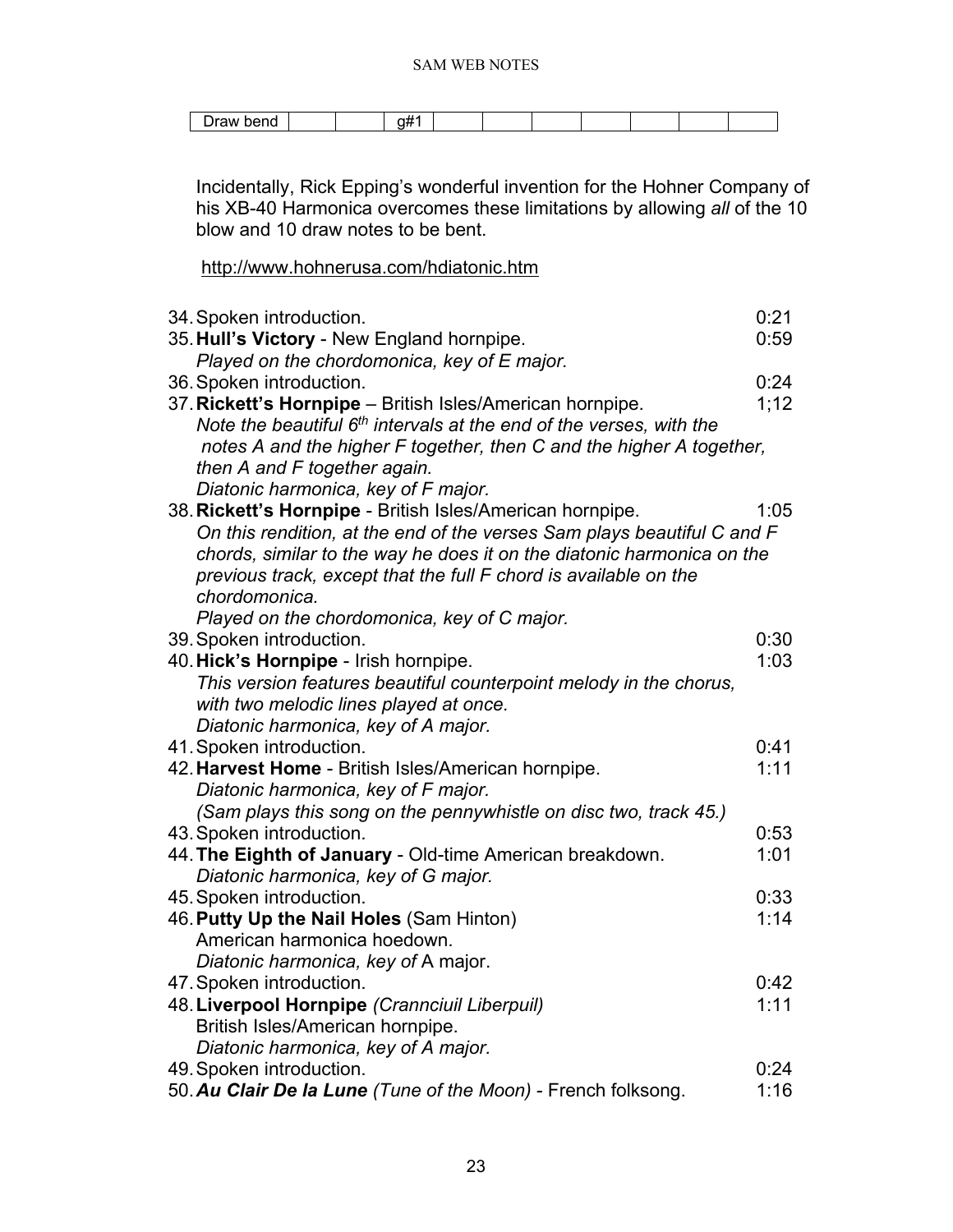*This version features some beautiful octaves and other voicings in verse two, and some counterpoint melody at the end of verse three. Diatonic harmonica, key of* A major.

51.Spoken introduction. 0:37 52.**Bobby Shaftoe** – English reel. 0:40 *Listen for the stride bass in verse two, and in verse three for the beautiful voicings, as well as the drone note on the 5th note of the scale. This is the G note on the C diatonic harmonica -- which is played on both the hole two draw and the hole three blow. Diatonic harmonica, key of C major. (See also, notes about "Bonaparte's Retreat" on disc two, track 36).* 53.Spoken introduction. 1:24 54. Lonesome Train - American old-time country. *This song features the melody and rhythmic chords, when Sam is playing in the first position (key of A). In the second position (key of E), he bends the hole three draw note, G#, down to G to achieve the train-whistle effect. Diatonic harmonica, key of A major.* 55.Spoken introduction. 0:46 56.**Roll Her on the Rye Grass** – Irish reel. 1:52 *Diatonic harmonica, key of A flat major.* 57.Spoken introduction. 2:20 58.**Morality Play in Four Tune Titles:** 3:42 **Whiskey Before Breakfast** (Old-time American breakdown)/**Whiskey, You're the Devil** (Irish hornpipe)/**Farewell to Whiskey** (Scottish strathspey) /**Teetotaler's Fancy** aka: **Temperance Reel** (Irish reel). *Played on the chordomonica, k*ey of G major. *(Sam also plays "Farewell to Whiskey" on the pipe harmonica on CD #1, track 29.)* 59.Spoken introduction. 2:06 60 **Medley of Three Gospel Songs:** 2:45 **Beautiful River** (Robert Lowrey)/**Are You Washed in the Blood of the Lamb?** (Elijah Albright Hoffman)/**God Be with You till We Meet Again** (Jeremiah Rankin & William Tomer). *Played on the chordomonica, key of C major. Note the moving bass lines, and the beautiful 10th intervals between* 

*the bass and melody notes in the verses of "God Be with You..."*

# <span id="page-23-0"></span>**STUDIO RECORDINGS – DISC TWO**

| 1. Spoken introduction.                                       | 2:29 |
|---------------------------------------------------------------|------|
| 2. German Folk Song Medley:                                   | 2:04 |
| <b>Balt Grass Ich Am Neckar/Drunten Im Unterland/Fasching</b> |      |
| Tune/Ach, Du Lieber Augustin/Fasching Tune/Besitz Und         |      |
| <b>Bildung/Fasching Tune</b>                                  |      |
| Played on the chordomonica                                    |      |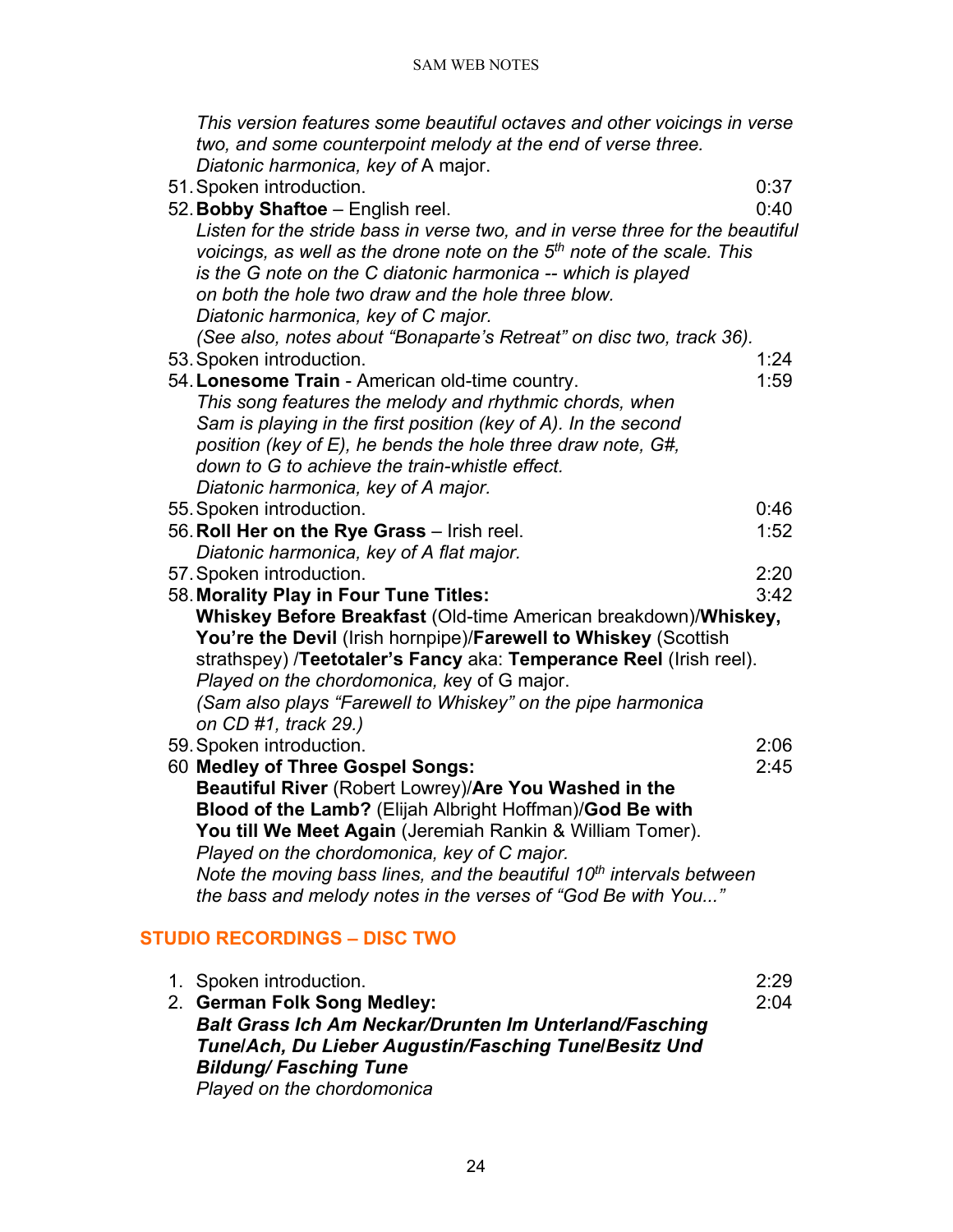*Note the beautiful counterpoint melody in "Besitz Und Bildung." Key of G major.*

| 3. Spoken introduction.                                                                      | 0:08 |
|----------------------------------------------------------------------------------------------|------|
| 4. Ach, Du Lieber Augustin - German folksong.                                                | 0:55 |
| This rendition has Sam's great stride harmonica playing, with the bass,                      |      |
| chord and melody (also see "Haste to the Wedding", disc 2, track 14.                         |      |
| Key of D major.                                                                              |      |
| 5. Spoken introduction.                                                                      | 0:10 |
| 6. Bantry Bay - Irish hornpipe. Played on the chordomonica.                                  | 1:08 |
| Diatonic harmonica, key of G major.                                                          |      |
| 7. Spoken introduction.                                                                      | 2:48 |
| 8. Merry-Go-Round Medley:                                                                    | 8:48 |
| Turkey in the Straw (American Reel)/Irish Washerwoman                                        |      |
| (Irish double jig)/The Sidewalks of New York (Lawlor/Blake)/                                 |      |
| Animal Fair (American folksong)/Ten Little Indians (Old-time                                 |      |
| American breakdown)/Alouette (French folksong)/Bonaparte's                                   |      |
| Retreat (American reel)/Turkey in the Straw (American Reel).                                 |      |
| Played on two pipe harmonicas – all the songs are in the key of G major                      |      |
| pipe harmonica, except for "Animal Fair," which is played on the C major                     |      |
| pipe harmonica. (Also see the chart for the pipe harmonica tunings, disc 1,<br>$track 28$ ). |      |

# <span id="page-24-0"></span>**LIVE RECORDINGS**

| 9. Spoken introduction to concert recordings.                              | 0:43 |
|----------------------------------------------------------------------------|------|
| 10. Spoken introduction.                                                   | 4:37 |
| 11. Spoken introduction from 1977 concert.                                 | 0:52 |
| 12. Mr. Tunstall's Hoedown (Barker Tunstall)                               | 0:44 |
| Old-time American breakdown.                                               |      |
| Recorded Friday, April 22, 1977, San Diego Folk Festival,                  |      |
| Montezuma Hall, San Diego State University, San Diego, CA.                 |      |
| This performance features a moving bass and chords with the melody.        |      |
| Note the rapid 16th notes in the bass line of the second verse (as he also |      |
| does in the two versions of "Oh Dear, What Can the Matter Be", on disc 1,  |      |
| tracks $4 \& 5$ ).                                                         |      |
| Diatonic harmonica, key of C major.                                        |      |
|                                                                            |      |

Next is a series of songs *(tracks 13-28)* showing how Sam evolved his marvelous harmonica version of "Bonaparte's Retreat."

| 13. Spoken introduction from 1974 concert.                        | 0:23 |
|-------------------------------------------------------------------|------|
| 14. Haste to the Wedding - British Isles/American jig.            | 0:46 |
| Recorded Sunday, April 28, 1974, San Diego Folk Festival,         |      |
| San Diego State University, San Diego, CA.                        |      |
| This is the premier example of Sam's "stride bass" harmonica      |      |
| playing. The bass note is played with the left side of his mouth; |      |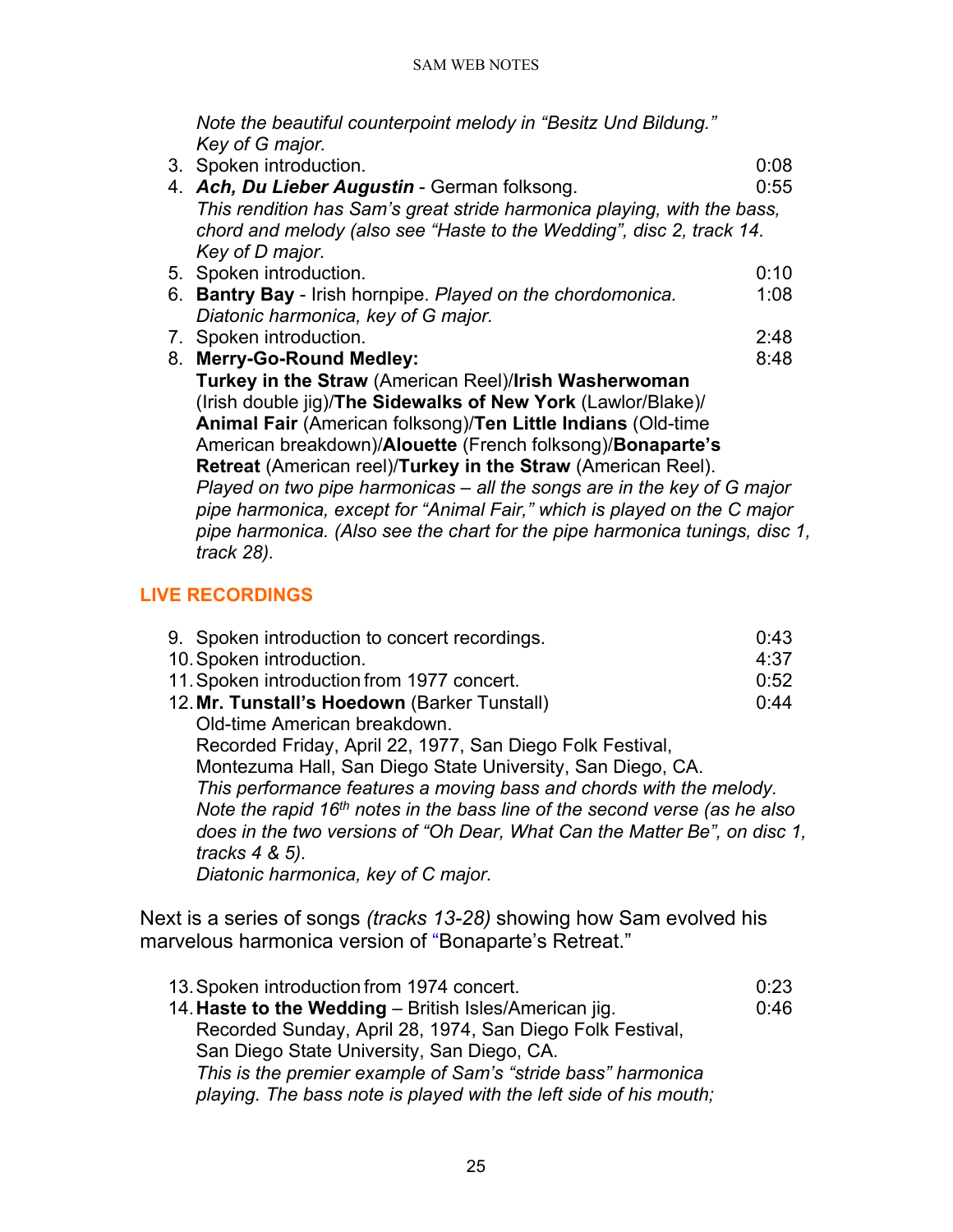| melody is played on the right side. His tongue is blocking the               |      |
|------------------------------------------------------------------------------|------|
| holes in the middle of the harmonica, separating the bass and                |      |
| the melody -- and he's playing the middle rhythm chords                      |      |
| on beats two and four of the measure, which sound when he                    |      |
| lifts his tongue. Note the powerful effect when he stops playing the bass in |      |
| the chorus and then brings it is again for the last verse. (Also see "Bobby  |      |
| Shaftoe" on disc 1, track 52).                                               |      |
| Diatonic harmonica, key of Eb major.                                         |      |
| 15. Fisher's Hornpipe - English/American hornpipe.                           | 0:50 |
| Recorded Sunday, April 28, 1974, San Diego Folk Festival,                    |      |
| San Diego State University, San Diego, CA.                                   |      |
| Played on the chordomonica, key of E major.                                  |      |
| This version features the melody, chords, and occasional counterpoint        |      |
| melody.                                                                      |      |
| (Sam also plays this song as a guitar and diatonic harmonica duet            |      |
| on disc two, track 39.)                                                      |      |
| 16. Spoken introduction from 1974 concert.                                   | 0:16 |
| 17. Swanee River (Stephen Foster) - American folksong.                       | 1:28 |
| Recorded Sunday, April 28, 1974, San Diego Folk Festival                     |      |
| San Diego State University, San Diego, CA.                                   |      |
| Played on the chordomonica, key of E major.                                  |      |
| (Sam also plays this song using two harmonicas, on disc two, track 59.)      |      |
| 18. Spoken introduction.                                                     | 1:03 |
| 19. The Eagle's Whistle (Fead an Iolair) - Irish march.                      | 0:24 |
| Recorded Thursday, April 26, 1979, San Diego Folk Festival,                  |      |
| Montezuma Hall, San Diego State University, San Diego, CA.                   |      |
| Played on the six-string guitar, in the key of C major.                      |      |
| 20. Spoken introduction from 1979 concert.                                   | 0:37 |
| 21. The Eagle's Whistle - Irish Iullaby.                                     | 1:54 |
| Recorded Sunday, May 6, 1973, San Diego Folk Festival,                       |      |
| Montezuma Hall, San Diego State University, San Diego, CA.                   |      |
| Unaccompanied vocal, key of D.                                               |      |
| 22. The Eagle's Whistle - Irish Iullaby.                                     | 2:15 |
| Recorded Thursday, October 11, 1984, San Diego Folk                          |      |
| Festival, Old Globe Theater, Balboa Park, San Diego, CA.                     |      |
| Vocal with guitar accompaniment, key of D.                                   |      |
| 23. Spoken introduction from 1975 concert.                                   | 0:21 |
| 24. The Eagle's Whistle - Irish March.                                       | 0:44 |
| Recorded Wednesday, April 16, 1975, San Diego Folk                           |      |
| Festival, Montezuma Hall, San Diego State University,                        |      |
| San Diego, CA.                                                               |      |
| Played on the pennywhistle, key of B flat major.                             |      |
| 25. Spoken introduction from 1974 concert.                                   | 0:21 |
| 26. <b>Bonaparte's Retreat</b> - American reel, Version one.                 | 0:59 |
| Recorded Thursday, April 26, 1974, San Diego Folk Festival,                  |      |
| San Diego State University, San Diego, CA.                                   |      |
|                                                                              |      |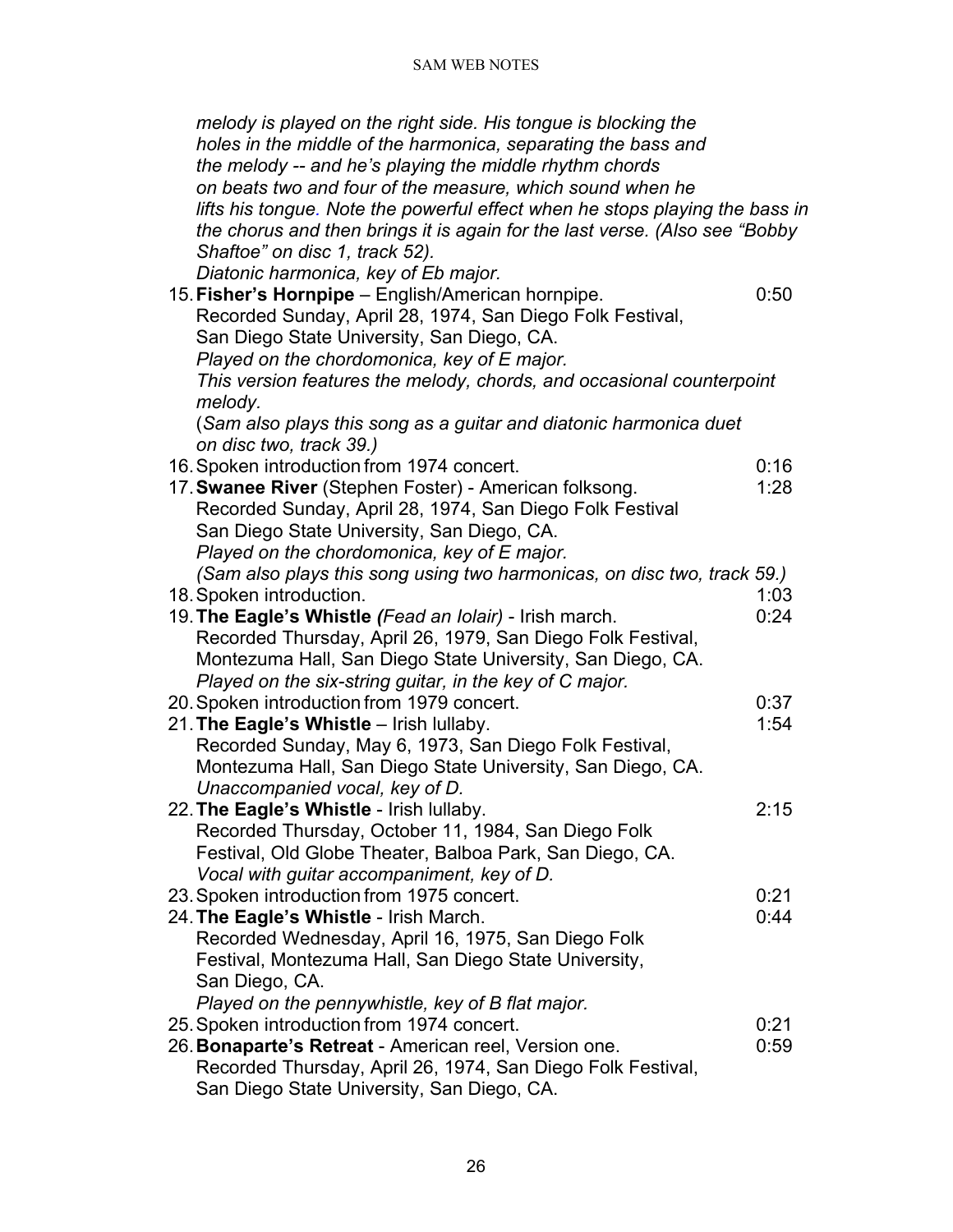*This performance features melody, rhythmic chords and, in the first and third verses, examples of Sam's "drone note" invention. The drone note is achieved by tongue blocking the middle holes on the diatonic harmonica, while playing the 5th note of the scale on the low end -- on both the hole two draw note and the hole three blow note -- all while playing the melody on the right side of his mouth. The first and last verses have the melody mainly played with the 5th note drone, but also features a beautiful low sixth interval with the 3rd of the scale as the low note and the higher first note of the scale, which is played in between the fifth intervals with the lower 5th note of the scale with the higher 2nd note of the scale. This has the effect of baroque style trumpet voicings that were also used by the late jazz pianist Vince Guaraldi for the main melody of his famous composition "Linus & Lucy". Also listen for the beautiful counterpoint melody and voicings in the second verse. Sam's subtle yet*  powerful breathing technique pulses throughout this piece. *Diatonic harmonica, key of Eb major.*

### **Chart for the Standard Ten-Hole Diatonic Harmonica in the Key of E flat Major:**

| Hole # |   | ◠         | ≏<br>v    |    | a      | 6         |    | Ω | Ω<br>J    | 10 |
|--------|---|-----------|-----------|----|--------|-----------|----|---|-----------|----|
| blow   |   |           | <u>Bb</u> | Eb | ⌒<br>ت | <b>Bb</b> | Eb | G | <b>Bb</b> |    |
|        | b |           |           |    |        |           |    |   |           |    |
| draw   |   | <u>Bb</u> |           |    | Ab     |           |    |   |           |    |

**Chart for the Standard Ten-Hole Diatonic Harmonica in the Key of C Major for reference:**

| Hole # |   |   | 4 | հ |   | о<br>э |  |
|--------|---|---|---|---|---|--------|--|
| blow   | ٮ | ⋍ | ⌒ | G | ⌒ | Э      |  |
| draw   |   | D |   |   |   |        |  |

27.**Bonaparte's Retreat** – Version two. 0:52 Recorded Wednesday, April 16, 1975, San Diego Folk Festival, Montezuma Hall, San Diego State University, San Diego, CA.

*This version has the same structure as the previous version, and it has slightly different variations. Note the low bass note at the beginning of the*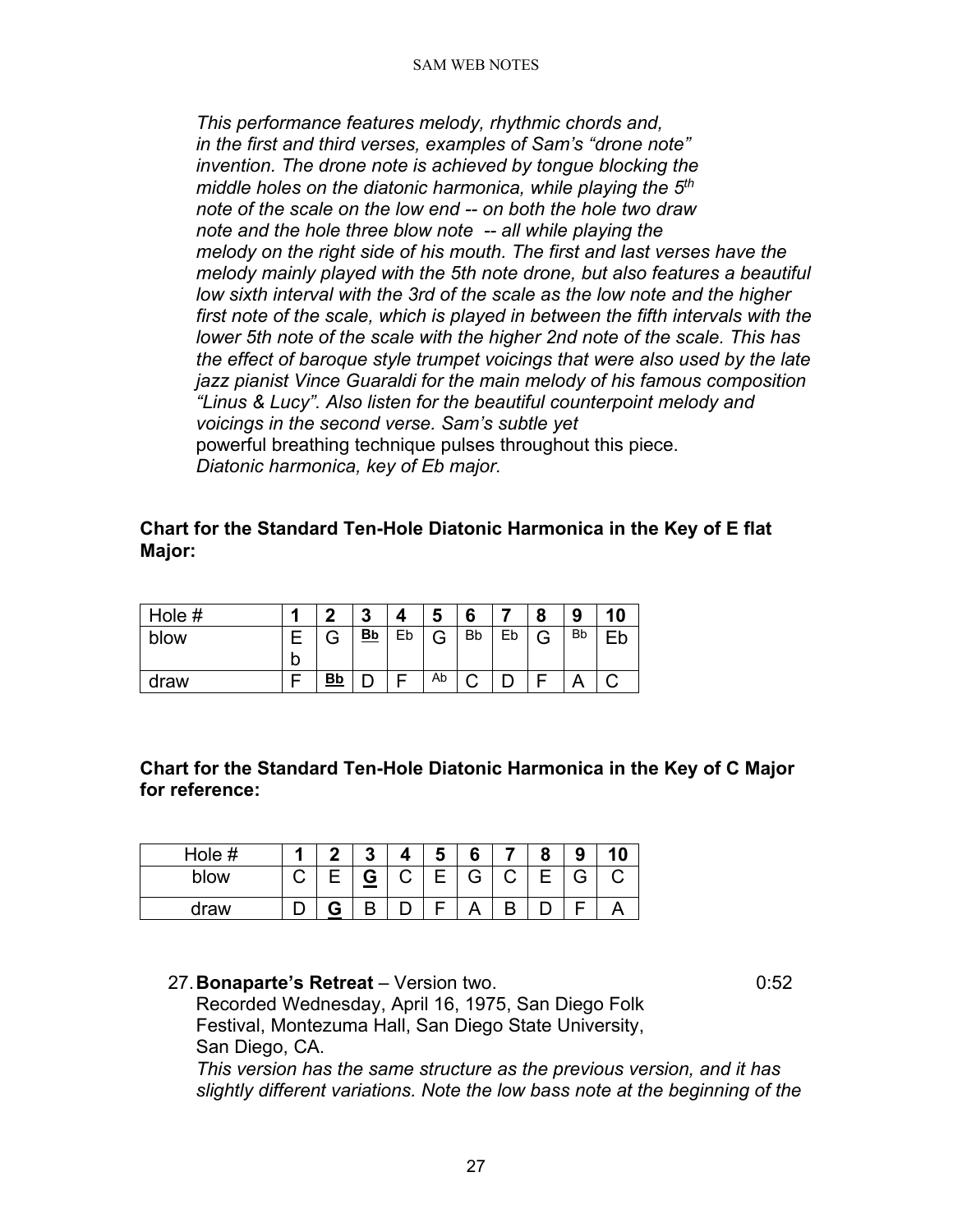*chorus, showing how Sam varies his pieces in different ways each time ho plays them.*

*Diatonic harmonica, key of C# major.*

# **Here is a chart for the standard diatonic harmonica in the key of C#, as played here:**

| Hole # |    | כי        | 3         | 4  | 5      | 6         |    | 8  | 9  | 10        |
|--------|----|-----------|-----------|----|--------|-----------|----|----|----|-----------|
| blow   | C# |           | <u>Ab</u> | C# |        | Ab        | C# | F  | Ab | C#        |
| draw   | Eb | <u>Ab</u> | C         | Eb | G<br>b | <b>Bb</b> | C  | Eb | b  | <b>Bb</b> |

# 28.**Bonaparte's Retreat -** Version three. 0:53

Recorded Sunday, March 8, 1987, Backdoor Coffee House, San Diego State University, San Diego, CA. *This version has the same basic structure as the previous two, except for the addition of a moving bass line in the third verse, and adding an extra verse at the end.*

*Diatonic harmonica, key of A major.* 

Here is a chart for the standard diatonic harmonica in the key of A, as played here:

| Hole # |   | n      | 3 |   | 5 | 6  |   | 8 | 9 |    |
|--------|---|--------|---|---|---|----|---|---|---|----|
| blow   |   | #      | 旦 | ⌒ | # | Е  | ┑ | # | F |    |
| draw   | R | Е<br>= | # | B |   | 77 | G | В |   | =# |

29.Spoken introduction. 0:12

30.**Texas Gales** - Old-time American breakdown. 1:07 Recorded Thursday, April 20, 1972, San Diego Folk Festival, Montezuma Hall, San Diego State University, San Diego, CA. *Played on the chordomonica, key of C major.*

# <span id="page-27-0"></span>**LIVE HARMONICA AND GUITAR DUETS**

31. About playing guitar and harmonica at the same time. 1:03 32. Spoken introduction. **1:04** 33.Spoken introduction from 1975 concert. 0:35 34.**Arkansas Traveler** - American reel. 3:37 Recorded Wednesday, April 16, 1975, San Diego Folk Festival, Montezuma Hall, San Diego State University,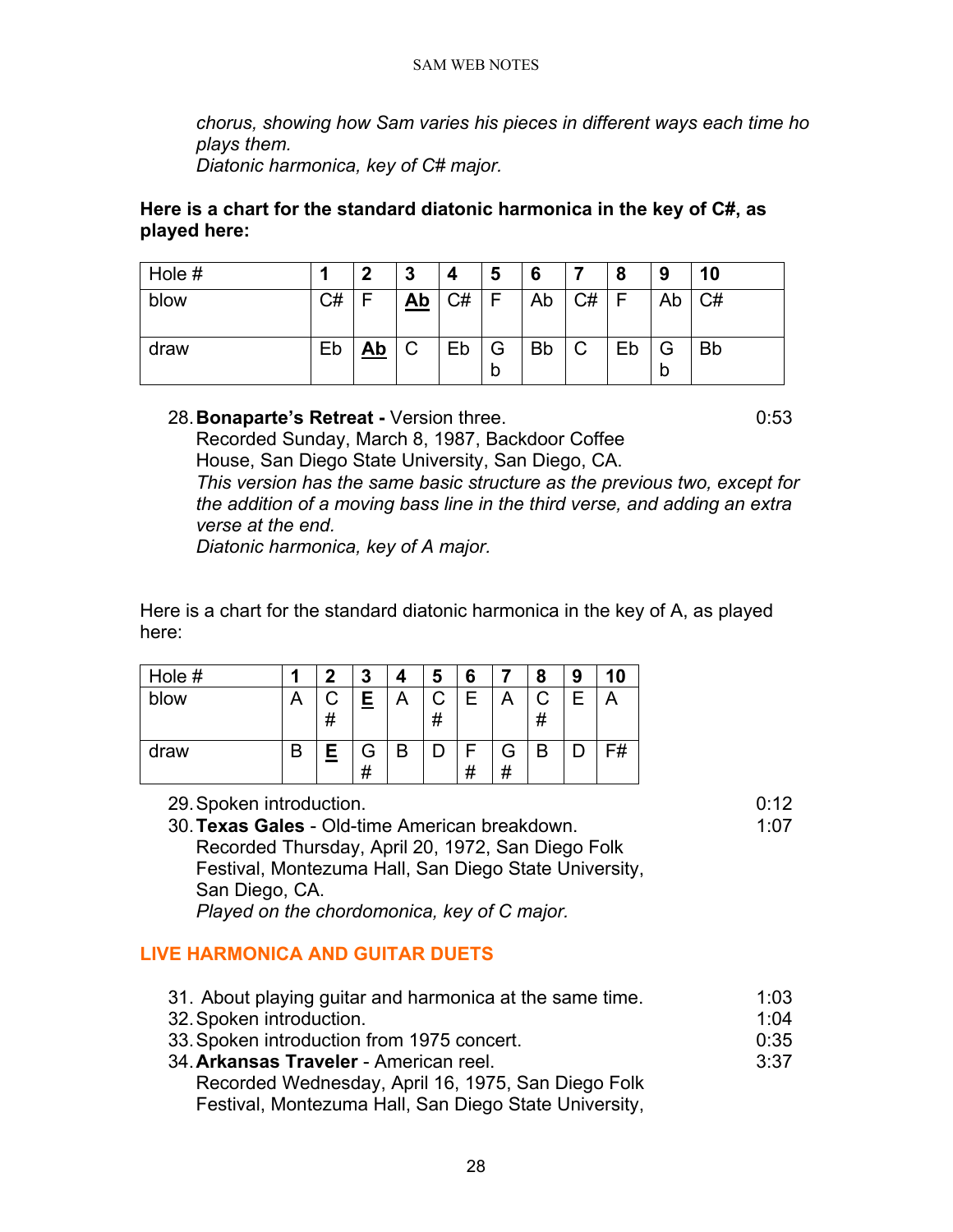| San Diego, CA.                                                             |      |
|----------------------------------------------------------------------------|------|
| Played on the piccolo diatonic harmonica, with guitar                      |      |
| accompaniment and vocal the key of C major.                                |      |
| Key of C major.                                                            |      |
| 35. Arkansas Traveler - American reel.                                     | 0:45 |
| Recorded Sunday, May 6, 1973, San Diego Folk                               |      |
| Festival, Peterson's Gymnasium, San Diego State                            |      |
| University, San Diego, CA.                                                 |      |
| Played on the piccolo diatonic harmonica, with guitar                      |      |
| Accompaniment and vocal the key of G major.                                |      |
| 36. Hog on the Mountain - American reel.                                   | 1:39 |
| Recorded Saturday, May 13, 1967, San Diego Folk                            |      |
| Festival, Montezuma Hall, San Diego State University,                      |      |
| San Diego, CA.                                                             |      |
| Played on the piccolo diatonic harmonica, with guitar                      |      |
| Accompaniment in the key of C major, capoed up                             |      |
| five frets to sound in the key of F.                                       |      |
| 37. Chicken Reel - American reel.                                          | 0:43 |
| Recorded Friday, April 22, 1977, San Diego Folk Festival,                  |      |
| Montezuma Hall, San Diego State University, San Diego, CA                  |      |
| Played on the piccolo diatonic harmonica, with guitar                      |      |
| accompaniment, in the key of F major, with the guitar fingered in the key  |      |
| of C major and capoed up five frets to sound in the key of F.              |      |
| 38. The Downfall of Paris (Ceimsios Parais) - Irish set dance.             | 1:26 |
| Recorded Thursday, April 26, 1979, San Diego Folk                          |      |
| Festival, Montezuma Hall, San Diego State University,                      |      |
| San Diego, CA.                                                             |      |
| Played on the piccolo diatonic harmonica with guitar accompaniment in      |      |
| the key of C major.                                                        |      |
| (Sam also plays this song on the diatonic harmonica on disc one, track 7.) |      |
| 39. Fisher's Hornpipe - English/American.                                  | 0:41 |
| Recorded Wednesday, October 10, 1984, song-swap, San                       |      |
| Diego State University, San Diego, CA.                                     |      |
| Played on the piccolo diatonic harmonica, with guitar accompaniment, in    |      |
| the key of E major, with the guitar fingered in the key of C major and     |      |
| capoed up five frets to sound in the key of E.                             |      |
| (Sam also plays this song on the chordomonica on disc two, song 15.)       |      |
| 40. Spoken introduction.                                                   | 0:21 |
|                                                                            |      |

# <span id="page-28-0"></span>**LA PALOMA THEATER CONCERT, SAN DIEGO, CALIFORNIA, DECEMBER 1985**

| 41. About playing counterpoint melodies on the harmonica. | 0:33 |
|-----------------------------------------------------------|------|
| 42. Spoken introduction from 1985 concert.                | 0:23 |
| 43. Simple Gifts - American Shaker hymn.                  | 1:21 |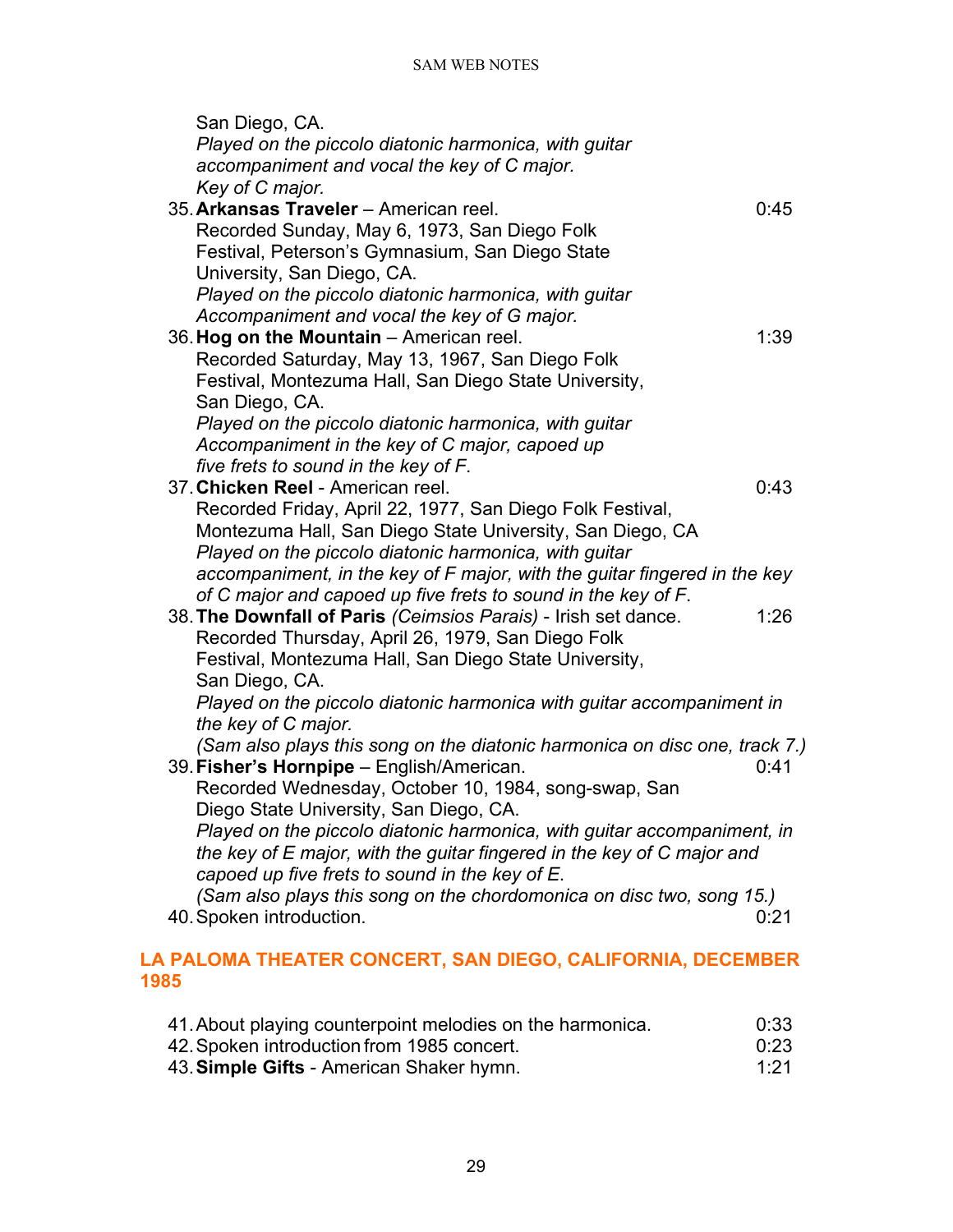| This performance features some "stride bass" harmonica playing on the<br>melody with bass and chords in the first and third verses, and Sam's<br>beautiful invention of using counterpoint melody – played here in the<br>second verse of the second verse.<br>Diatonic harmonica, key of B major. |      |
|----------------------------------------------------------------------------------------------------------------------------------------------------------------------------------------------------------------------------------------------------------------------------------------------------|------|
| 44. Spoken introduction from 1985 concert.                                                                                                                                                                                                                                                         | 0:36 |
| 45. Champion of the Seas (Harvest Home)                                                                                                                                                                                                                                                            | 0:49 |
| British Isles/ American hornpipe.                                                                                                                                                                                                                                                                  |      |
| Played on the pennywhistle, key of Bb major.                                                                                                                                                                                                                                                       |      |
| (Sam plays this song on the diatonic harmonica on disc one, track 42.)                                                                                                                                                                                                                             |      |
| 46. Spoken introduction from 1985 concert.                                                                                                                                                                                                                                                         | 0:59 |
| 47. Old Christmas - Old-time American breakdown.                                                                                                                                                                                                                                                   | 0:47 |
| Played on the pennywhistle, on a whistle in the key of B major,                                                                                                                                                                                                                                    |      |
| and in the key of F# mixolydian mode (with the seventh note of                                                                                                                                                                                                                                     |      |
| the scale flatted.) This is much like playing a B major diatonic harmonica                                                                                                                                                                                                                         |      |
| in the key of F# (or, similarly, like playing a C major diatonic harmonica in                                                                                                                                                                                                                      |      |
| the key of G).                                                                                                                                                                                                                                                                                     |      |
| 48. Spoken introduction from 1985 concert.                                                                                                                                                                                                                                                         | 0:22 |
| 49. Christmas Eve - Irish air.                                                                                                                                                                                                                                                                     | 0:56 |
| Played on a homemade flute Sam made from a stick of bamboo, in the<br>key of Ab major.                                                                                                                                                                                                             |      |
| 50. Spoken introduction.                                                                                                                                                                                                                                                                           | 1:14 |
|                                                                                                                                                                                                                                                                                                    |      |
| <b>LIVE PERFORMANCES OF SIMULTANEOUS SOLO WHISTLING AND</b><br><b>HUMMING</b>                                                                                                                                                                                                                      |      |
| 51. Freres Jacques Round - French folksong.                                                                                                                                                                                                                                                        | 0:43 |
| Recorded Thursday, April 22, 1982, San Diego Folk                                                                                                                                                                                                                                                  |      |
| Festival, Montezuma Hall, San Diego State University,                                                                                                                                                                                                                                              |      |
| San Diego, CA.                                                                                                                                                                                                                                                                                     |      |
| Sam hums one part of the round while simultaneously                                                                                                                                                                                                                                                |      |
| whistling the other, in the key of C# major.                                                                                                                                                                                                                                                       |      |
| 52. Spoken introduction from 1973 concert.                                                                                                                                                                                                                                                         | 0:50 |

<span id="page-29-0"></span>53.**Yankee Doodle/Dixie** – American folksongs. 0:17 Recorded Sunday, May 6, 1973, San Diego Folk Festival, Montezuma Hall, San Diego State University, San Diego, CA. *Sam hums one American folksong while simultaneously whistling the other, in the key of A major.*

# <span id="page-29-1"></span>**"MAJOR BOWES ORIGINAL AMATUER HOUR" LIVE RADIO BROADCAST THURSDAY, FEBRUARY 18, 1937, NEW YORK, NEW YORK**

| 54. About touring with the Major Bowes Units.                  | 1:55 |
|----------------------------------------------------------------|------|
| 55. Spoken introduction.                                       | 2.46 |
| 56. Conversation from 1937 broadcast.                          | 1.18 |
| 57. Twelfth Street Rag (Edward L. Bowman) / Polly Wolly Doodle | 0:53 |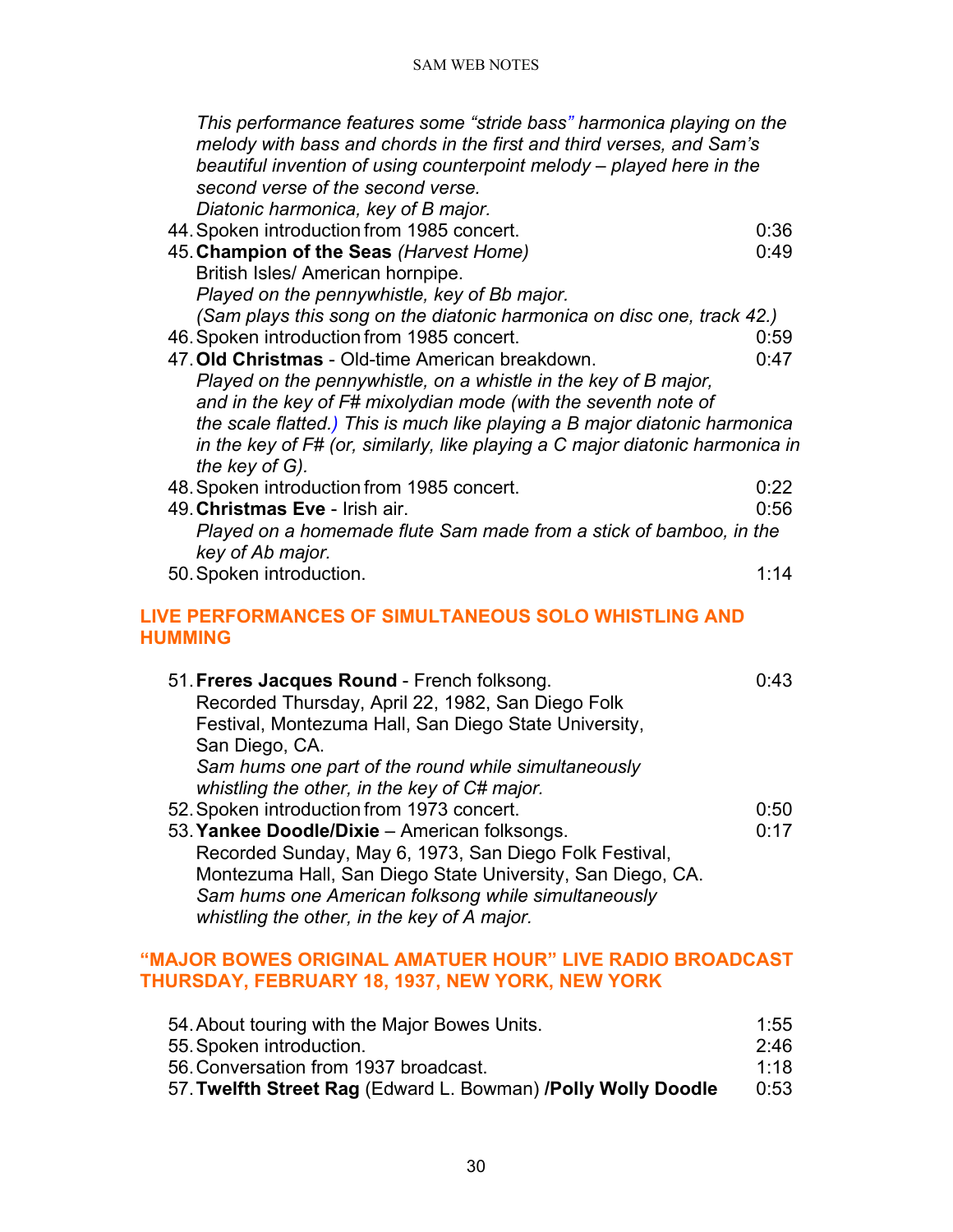*Played on the diatonic harmonica in the key of C major, with Sam's own accordion accompaniment, as well as piano accompaniment. Key of C major.*

- 58.Conversation from 1937 broadcast. 0:13 59.**Swanee River** (Stephen Foster) 1:04 *Played using two diatonic harmonicas in the keys of C major and F major, with piano accompaniment. This is the first recorded example of Sam's "stride bass" harmonica playing, where he is playing the bass, rhythm chord, and melody at the same time. (Sam also plays this on the chordomonica on disc two, track 17.)* 60.Conversation from 1937 broadcast. 0:18 61.*La Paloma* (Sebastian de Iradier y Salaverri) 0:52 *Played on the ukelin with piano accompaniment, in the key of C major.* 62.Conversation from 1937 broadcast. 0:58 63.**Nola** (Felix Arndt) 1:09 *Played on the pennywhistle with piano accompaniment, in the key of F major.*
- 64.Conversation from 1937 broadcast. 0:26

\* \* \*

# <span id="page-30-0"></span>**CREDITS**

# **Produced by [George Winston](http://www.georgewinston.com/)** and **[Adam Miller](http://www.folksinging.org/)**

Studio Tracks Recorded by Dan de la Isla at DLI Productions in Pacific Beach, California.

Mixed and Mastered by Howard Johnston, assisted by Justin Lieberman, Jon Meyer, Colin Gradek, and Matt Silveira.

Photography by Peter Figen.

CD Graphic Design by [Ivan Stiles,](http://www.ivanstiles.com/) Graphic Design & Illustration.

CD Manufactured by Mediameld, Ltd.

Liner notes by [Adam Miller,](http://www.folksinging.org/) with technical assistance by [George Winston.](http://www.georgewinston.com/)

Editorial assistance by Chris Orrall

[www.Samhinton.org/harmonica](http://www.samhinton.org/harmonica)

# **Special Thanks to:**

Lou and Virginia Curtiss at Folk Arts Rare Records, [Rick Epping](http://www.harmonicamasterclass.com/rick_epping.htm) at Hohner Harmonicas for all his wonderful help, information and inspiration; and to Anneliese Jones and everyone at [Hohner Harmonicas](http://www.hohnerusa.com/) for the speedy repairs on Sam's *chordomonicas*; Pearl Wolfe, Bill Goldsmith, Albert C. Fisher, Joe Hickerson, Peter Figen, Leslie Hinton, Leanne Hinton, Matt Hinton, [Curt](http://home.earthlink.net/%7Ecurt_bouterse/)  [Bouterse,](http://home.earthlink.net/%7Ecurt_bouterse/) Howard and [Roz Larman,](http://www.folkscene.com/) Keith Aran[,Cham-Ber Huang,](http://www.bassharp.com/cbh.htm) Belinda Au, Corrina Burnley, Cathy Econom, Gail Korich, Jennifer Gallacher, Cathleen Taylor-Shultes, Kelly Ann Carnahan, [Ivan Stiles,](http://www.ivanstiles.com/) Chris Orrall, [Marcia](http://www.tanglewoodforest.com/)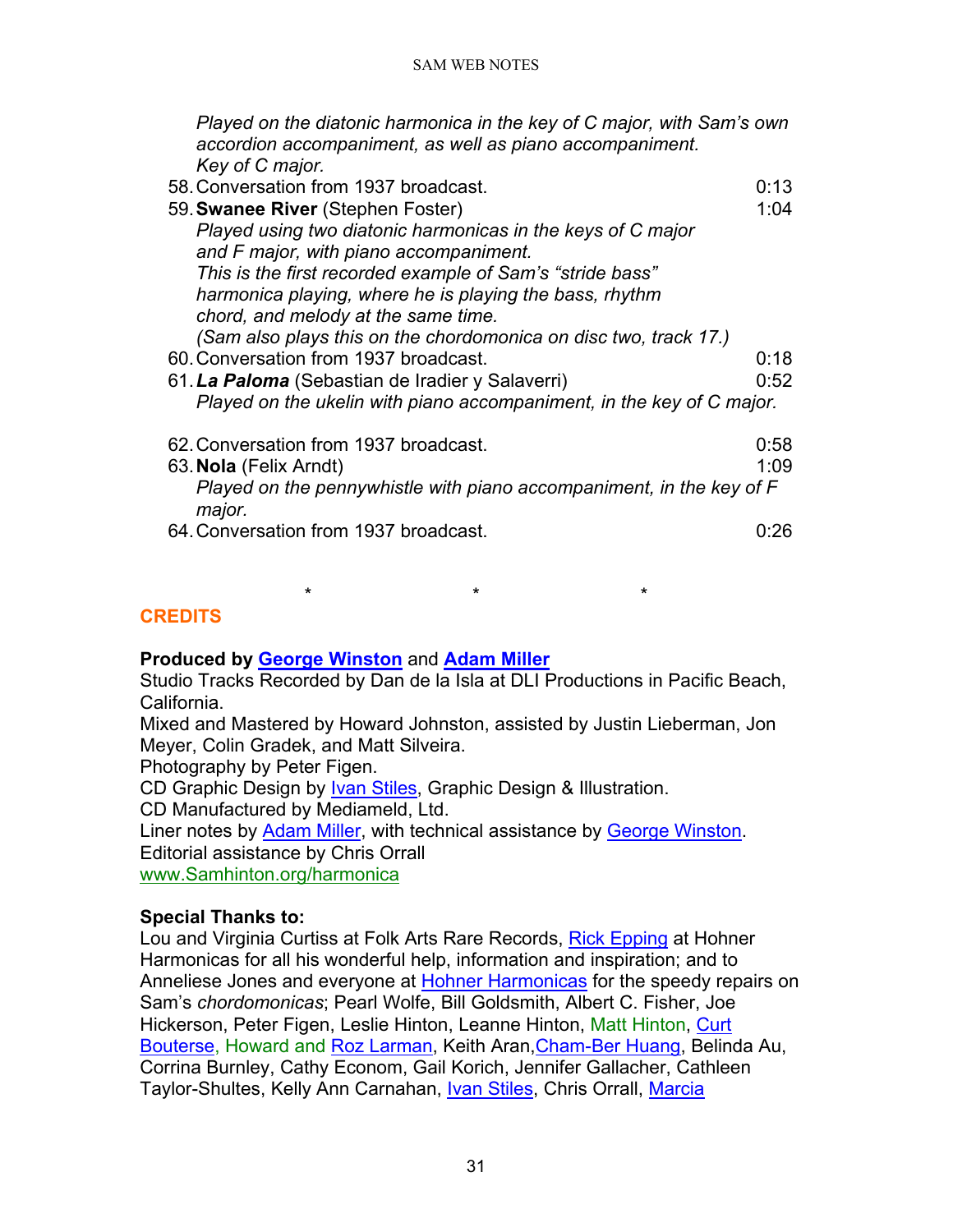[Wolfe,](http://www.tanglewoodforest.com/) Karen Gebarski; and everyone at [KPBS,](http://www.kpbs.org/) San Diego State University: Pat Finn, Doug Myrland, Dan Erwin, Michael Gerdez, Xavier Vasquez, and Stephen Saunders.

\* \* \*

# <span id="page-31-0"></span>**DISCOGRAPHY**

# **SAM HINTON DISCOGRAPHY**

# **IN PRINT:**

Bear Family Records BCD 16383 AH (Germany) The Library of Congress Session (1947) http://www.bear-family.de/

Smithsonian/Folkways Records FA-2400 *The Song of Men* (1961) <http://www.folkways.si.edu/>

Smithsonian/Folkways Records FA-7530 *Whoever Shall Have Some Good Peanuts* (1961) Traditional folk songs for children http://www.folkways.si.edu/

Smithsonian/Folkways Records FA-2401 *The Wandering Folksong* (1967) <http://www.folkways.si.edu/>

Smithsonian/Folkways Records FA-7548 *I'll Sing You A Story* (1972) Traditional folk songs for children <http://www.folkways.si.edu/>

Sam Hinton Enterprises G-1 *From an East Texas Childhood* (1986) Folk songs Sam learned in East Texas before 1935 [www.samhinton.org](http://www.samhinton.org/)

Sam Hinton Enterprises C-1 *Of Frogs and Dogs and Such* (1991) Songs kids like! [www.samhinton.org](http://www.samhinton.org/)

Sam Hinton Enterprises G-2 *'Tis the Season* (1992) Traditional songs of the Winter Holidays [www.samhinton.org](http://www.samhinton.org/)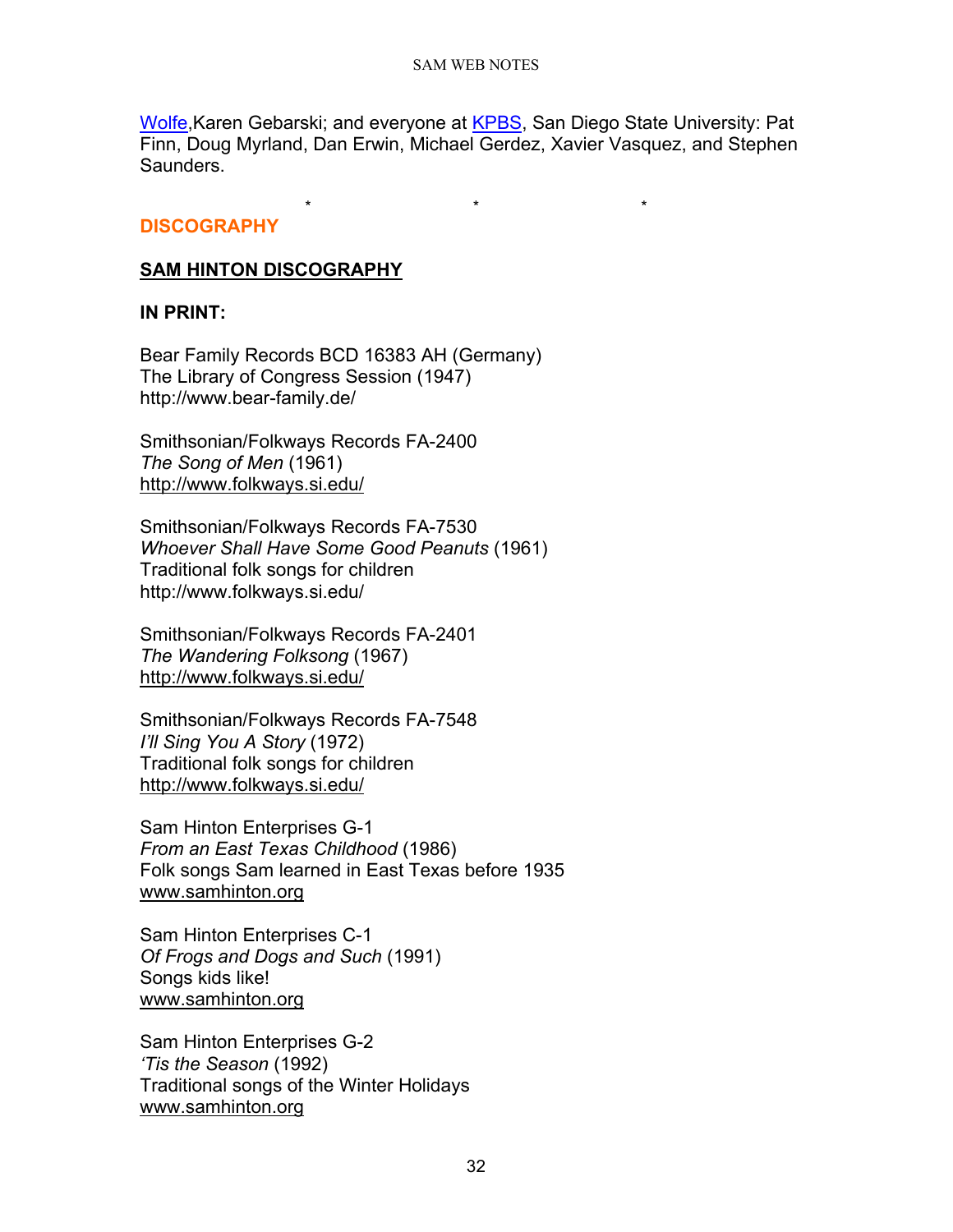Sam Hinton Enterprises *Midwinter Holiday Concert* (1992) Live holiday concert featuring Sam and Johnny Walker [www.samhinton.org](http://www.samhinton.org/)

Bowmar 1711 *Folksongs of California and the Old West* (1951)

Decca DL-8108 *Singing Across the Land* (1955)

Decca DL-8418 *A Family Tree of Folksongs* (1956)

Decca DL-8579 *The Real McCoy* (1957)

RCA Victor 6070 *How the West Was Won* (1960) Sam sings eight songs

Vanguard VRS 9144 *The 1963 Newport Folk Festival, Volume One* Sam sings one song

Vanguard VRS 9148 *The 1963 Newport Folk Festival, Volume Two* Sam sings three songs

Time-Life Publishers *The Life History of the United States – The Sounds of History (1963) Record One: The New World Pre-history – 1774* (Sam sings one song with Salli Terry)

Philo 1028 *Good Time Music* (1972) 1962 National Folk Festival at Wolftrap Farm National Park, Virginia

Public Radio Station KPBS 101 *San Diego Folk Festival 1974* Sam plays four songs on harmonica and *chordomonica*

National Geographic Society, American Adventure Series. *Cowboy Songs* (1976) Sam sings three songs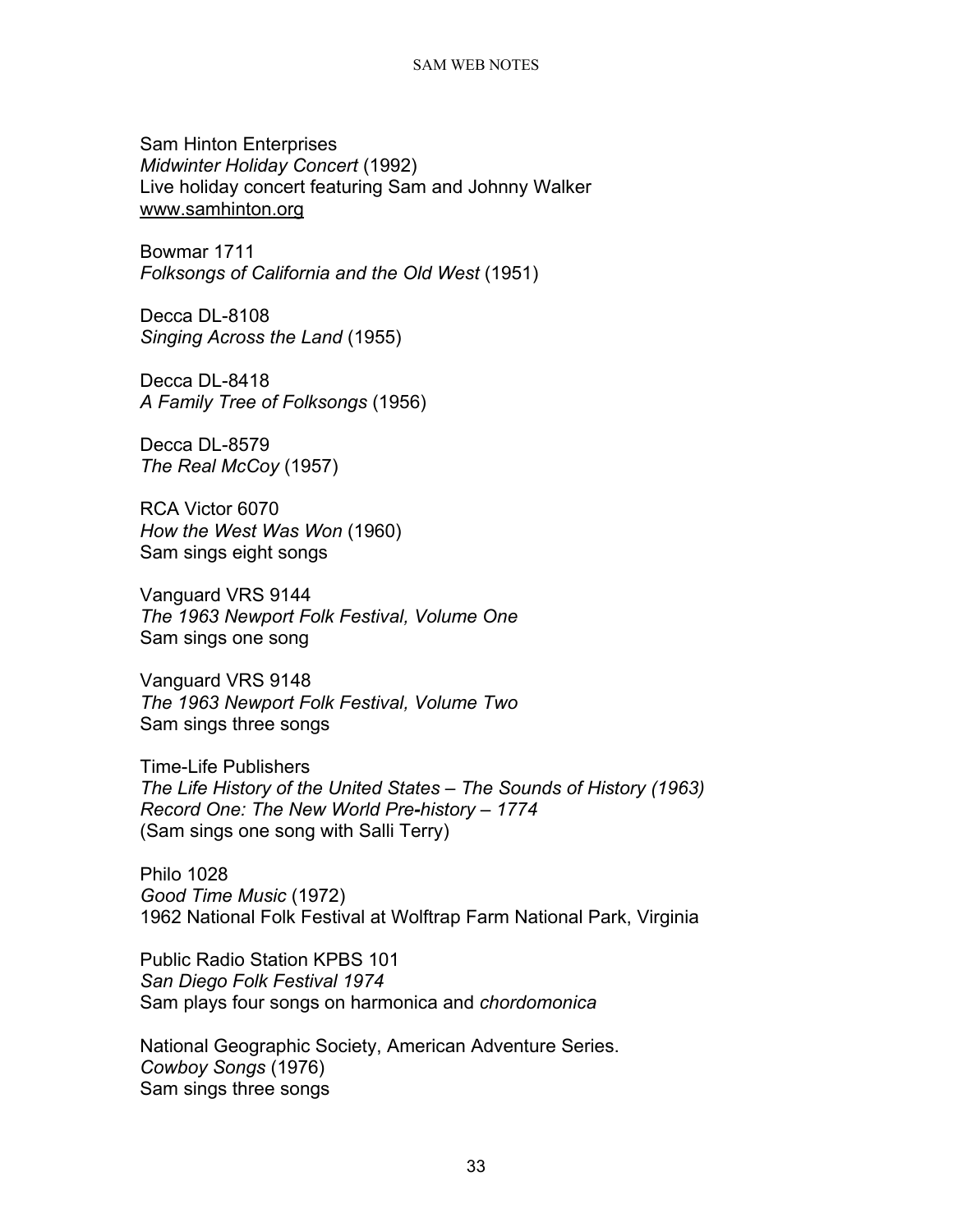# *1949 (released 1950)*

Recorded 16 songs for ABC Eagle Records in Los Angeles, California

# ABC 230 (Re-issued as Columbia Records 38929 in 1950) Old Man Atom Long John

"Old Man Atom" has been re-issued on Bear Family Records (Germany) BCD 16065 "Atomic Platters: Cold War Music from the Golden Age of Homeland Security."

# ABC 231

This Morning This Evening So Soon Old Blue

# ABC 232

Beer for the Privates When We Gonna Marry / There Was An Old Soldier

# ABC 233

Barnyard Song Three Foolish Piglets

# ABC 234

Night Herding Song Goodbye, Old Paint

# ABC 235

Frankie and Johnnie Gambler's Blues / Our Goodman

# ABC 236

Groundhog Boll Weevil

# *1952*

**The Barnyard Song**, Decca K-79, Children's Series 78 & 45 rpm, 3 songs

Three Little Pigs The Barnyard Song Crawdad Song

# *1953*

**Country Critters,** Decca K-125, Children's Series 78, 4 songs Later reissued as 45 rpm record, Decca L-6544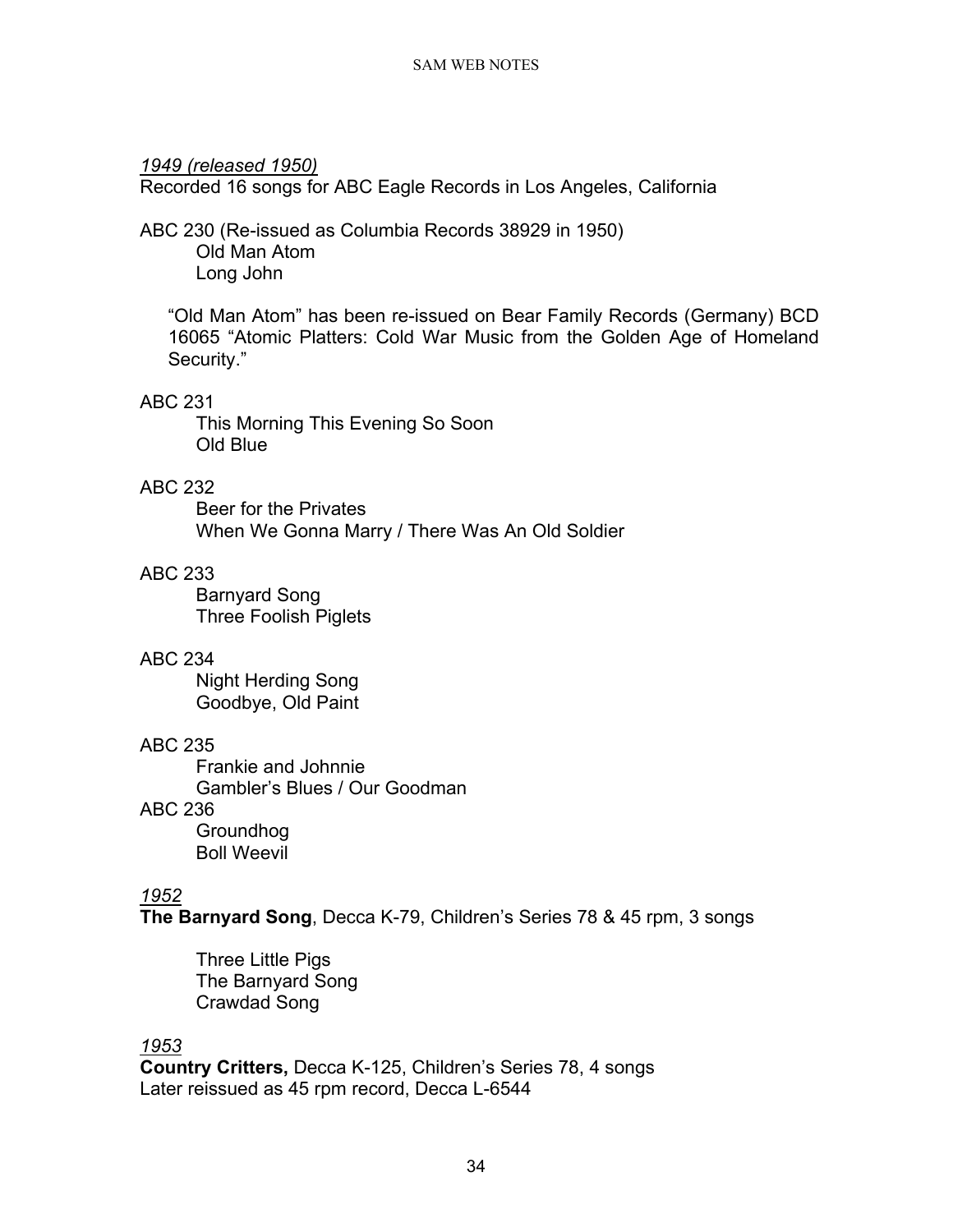Crow Song Tune the Old Cow Died On Twenty Froggies Night Owls (by Sam Hinton)

# *1954*

**The Frog Song**, Decca Children's Series L-222, Children's Series 78, 4 songs Later reissued as 45 rpm record Decca 9-88135

The Frog Song The Green Leaves Grew Around

#### *1955*

**The Greatest Sound Around** (Story Song) Decca Children's Series K-129, Parts One and Two, 78 & 45 rpm Words and music by Susan Otto and William Mayer. Later reissued as 45 rpm record, Decca 9-88166

#### *1960*

**All Time Hootenany Folk Favorites**, **Volume 2,** Decca DL-4485, 12" Lp (Contains recording previously issued on 'Family Tree of Folksongs. Other performers on this record: The Weavers, Josh White, The Gateway Singers, The Osborne Brothers, Bill Monroe, Ivy League Trio, The Tarriers, Bob Gibson, the Wilburn Brothers, Tompall and the Glaser Brothers.

# <span id="page-34-0"></span>**BOOKS BY AND ABOUT SAM HINTON**

["Seashore Life of Southern California"](https://www.ucpress.edu/book/9780520059245/seashore-life-of-southern-california-new-and-revised-edition) University of California Press, 2002, by Sam Hinton

"A Handful of Songs" by Adam Miller

"A Naturalist in Show Business – or I Helped Kill Vaudeville" by Sam Hinton Autobiography of Sam Hinton, by Adam Miller (unpublished)

# <span id="page-34-1"></span>**INSTRUCTIONAL VIDEO**

Sam also appears in [a 60-minute instructional DVD](https://www.youtube.com/watch?v=jcSLudnKFPA&t=122s) on YouTube in which he teaches his original harmonica techniques.

# <span id="page-34-2"></span>**BONUS TRACKS AND AUDIO LIFE STORIES**